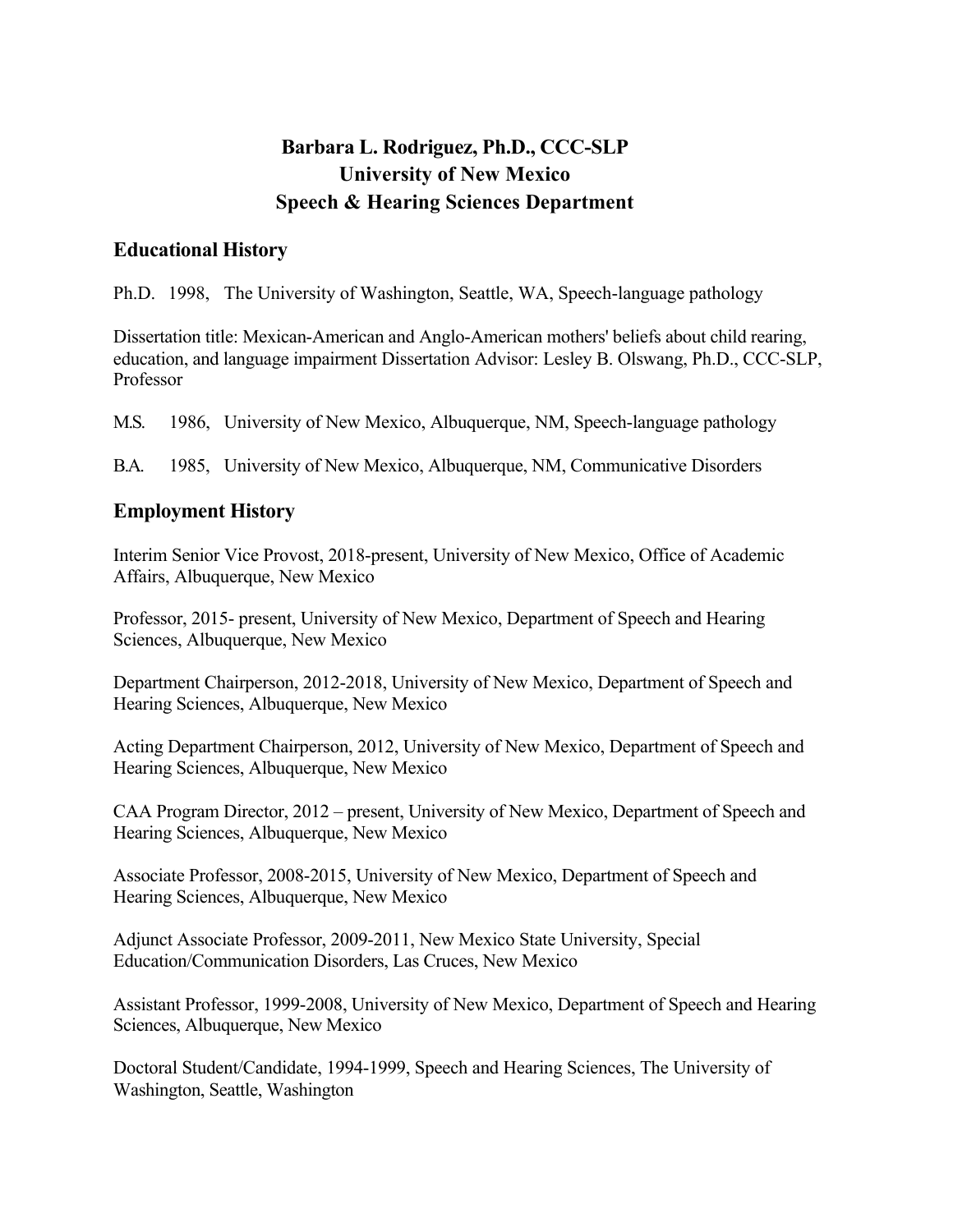Director of Clinical Services and Clinical Supervisor, 1992-1994, University of New Mexico, Department of Communicative Disorders, Albuquerque, New Mexico

Speech-language pathologist, 1990-1992, Cooperative Educational Services, Inc., Albuquerque, New Mexico

Speech-language pathologist, 1988-1990, St. Joseph Rehabilitation Hospital and Outpatient Center, Albuquerque, New Mexico

Adjunct Lecturer, 1991, University of New Mexico, Department of Communicative Disorders, Albuquerque, New Mexico

Speech-language pathologist, 1987-1988, Cooperative Educational Services, Inc., Albuquerque, New Mexico

Speech-language pathologist, 1986, Educational Assessment Systems, Inc., Albuquerque, New Mexico

### **Professional Recognition and Honors**

2019-2021 Presidential Teaching Fellowship nominee, University of New Mexico, Center for Teaching Excellence

Honors of the Association, 2015, New Mexico Speech-Language & Hearing Association

Presidential Teaching Fellow Award nominee, 2013-2015, University of New Mexico

Outstanding Teacher of the Year Award nominee, 2012-2013, University of New Mexico

Friend of CD, 2011, College of Education, Department of Special Education/Communication Disorders, New Mexico State University

Undergraduate Teacher of the Year, 2011, University of New Mexico, Department of Speech and Hearing Sciences

Nomination for Vice President for SLP Practice, 2011, The American Speech-Language Hearing Association

Certification of Recognition for Special Contributions in Multicultural Affairs, 2010, American Speech-Language-Hearing Association

Fellowship of the Association, 2010, New Mexico Speech-Language & Hearing Association

Diversity Champion, 2009, Office of Multicultural Affairs, American Speech-Language-Hearing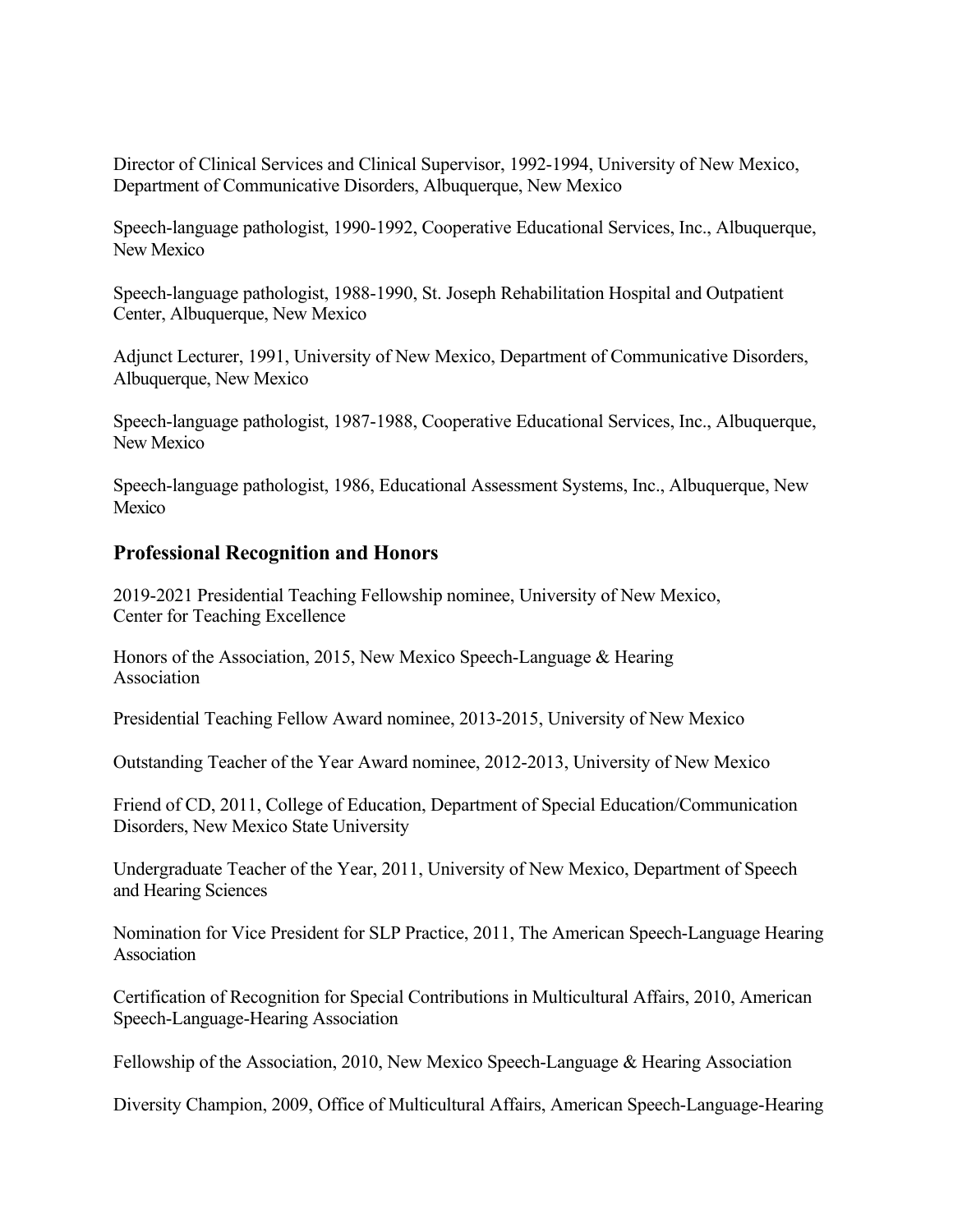### Association

Undergraduate Teacher of the Year, 2009-2010, University of New Mexico, Department of Speech and Hearing Sciences

Teacher of the Year, 2001-2002, University of New Mexico, Department of Speech and Hearing **Sciences** 

Teacher of the Year, 2000-2001, University of New Mexico, Department of Speech and Hearing **Sciences** 

Teacher of the Year, 1999-2000, University of New Mexico, Department of Speech and Hearing **Sciences** 

Minority Student Fellowship, 1998, American Speech-Language-Hearing Association, 8th Annual Research Symposium

Stroum Endowed Minority Fellowship, 1998, University of Washington, Graduate School

New Mexico Minority Doctoral Scholar Award, 1994-1998, New Mexico Commission on Higher Education

National Research Service Award, 1994-1998, University of Washington, Department of Speech & Hearing Sciences

### **Scholarly Achievements**

### **Articles in Refereed Journals**

Padilla, A., Palmer, P. M., & Rodríguez, B. L. (2019). The impact of dysphagia on quality of life and stigma in Hispanic New Mexicans: A quantitative and qualitative analysis. *American Journal of Speech-Language Pathology,*  https://doi.org/10.1044/2018\_AJSLP-18-0061

Scarpino, S., Hammer Scheffner, C., Lopez, L., Rodriguez, B. & Goldstein, B. (2019). Effects of home language, oral language skills, and cross-linguistic phonological abilities on whole-word proximity in Spanish-English speaking children. *American Journal of Speech-Language Pathology, 28,* 174-187.

Shin, N., Rodriguez, B., Armijo, A., & Perara-Lunde, M. (2018). Child heritage speakers' comprehension and production of direct object clitic gender in Spanish. Special Issue of *Linguistic Approaches to Bilingualism*. DOI: https://doi.org/10.1075/lab.17029.shi

Garcia, P., Leibold, L. J., Buss, E., Calandruccio, L. & Rodriguez, B. (2018). Code-switching in highly proficient Spanish/English bilingual adults: Impact on masked word recognition. *Journal of Speech, Language, and Hearing Research, 61*, 2353-2363.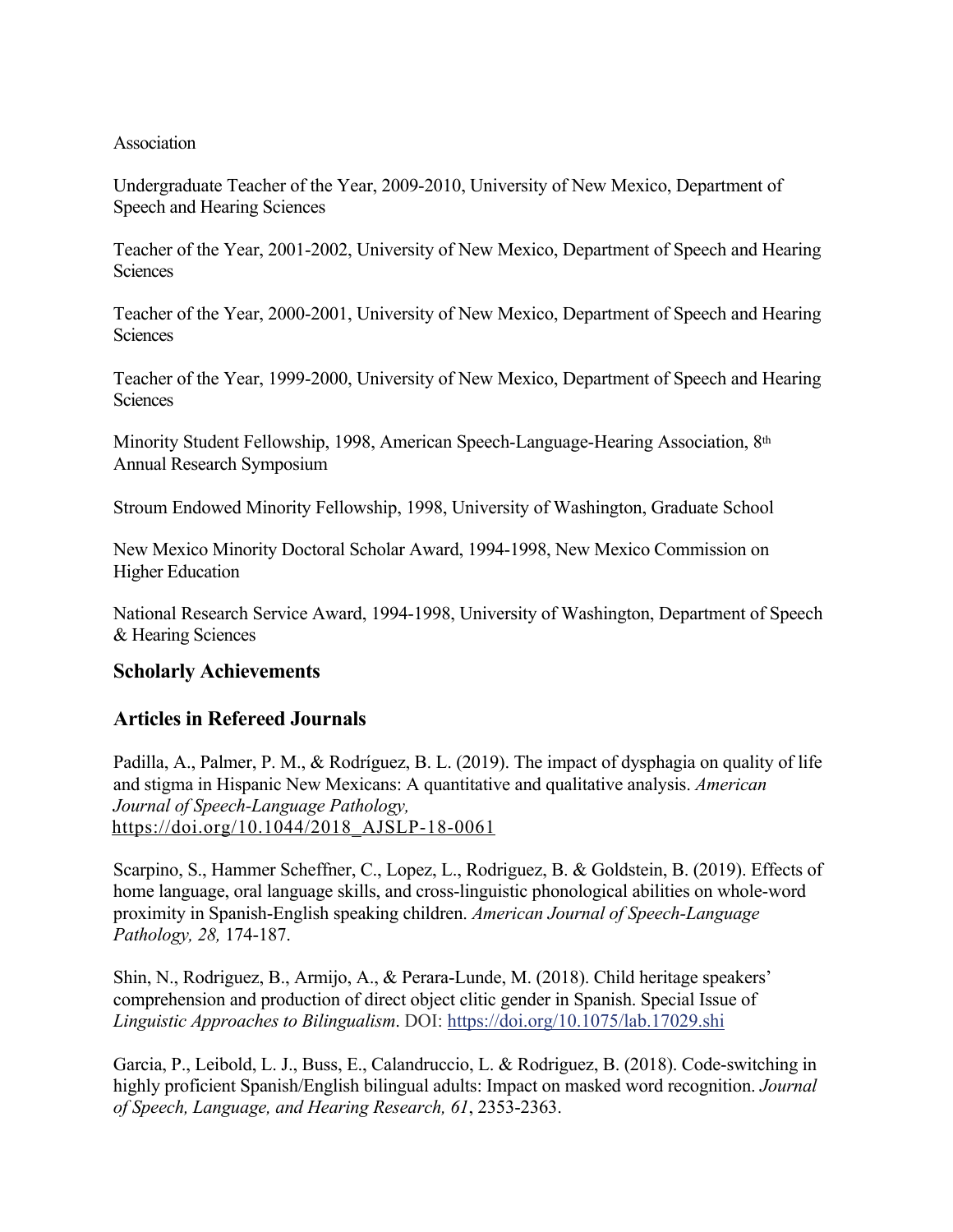Guiberson, M., & Rodriguez, B. (2016). Nonword repetition in Spanish-speaking toddlers with and without early language delays. *Folia Phoniatrica et Logopaedica*, 67: 253-258.

Sandilos, L. E., Lewis, K., Komaroff, E., Scheffner Hammer, C., Scarpino, S. E., López, L., Rodríguez, B., & Goldstein, B. (2015). Analysis of bilingual children's performance on the English and Spanish versions of the Woodcock-Munoz Language Survey-R (WMLS-R). *Language Assessment Quarterly: An International Journal*, *12*, 386-408.

Guiberson, M., & Rodríguez, B. L. (2015). Accuracy of telehealth administered measures to screen language in Spanish-speaking preschoolers. *Telemedicine and e-Health, 21, 714- 720.*

Guiberson, M., & Rodríguez, B. (2014). Rasch analysis of a Spanish language-screening parent survey. *Research in Developmental Disabilities, 35*, 646-656.

Guiberson, M. & Rodríguez, B. L. (2013). Classification accuracy of nonword repetition when used with Spanish-speaking preschool age children. *Language Speech and Hearing Services in the Schools, 44,* 121-132,

Patterson, J., Rodríguez, B. L., & Dale, P. S. (2013). Responses to graduated prompting on dynamic language tasks among typically developing Latino/Hispanic children with bilingual experience. *American Journal of Speech-Language Pathology, 22,* 103-112.

Guiberson, M. & Rodríguez, B. L. (2013). False belief understanding in language impaired and typical Spanish-speaking preschoolers from lower income backgrounds. *Early Education and Development, 24,* 517-535.

Hammer Scheffner, C., Komaroff, E., Rodríguez, B. L., López, L. M., Scarpino, S. E., & Goldstein, B. A. (2012). Predicting Spanish-English bilingual children's language abilities. *Journal of Speech Language Hearing Research, 55,* 1251-1264.

Torres, I. G., Rodriguez, B. L. & Payne, K. T. (2011, November 01). Cultural competence: How qualified are you? *The ASHA Leader*.

Rodríguez, B. L., & Guiberson, M. (2011). Using a teacher rating scale of language and literacy skills with preschool children of English-speaking, Spanish-speaking, and bilingual backgrounds. *Early Childhood Education Journal, 39,* 303-311*. DOI 10.1007/s10643-011-0474-9* 

Guiberson, M., Rodríguez, B. L., & Dale, P. S. (2011). Classification accuracy of brief parent report measures of language development in Spanish-speaking toddlers. *Language Speech and Hearing Services in Schools, 42,* 536-549*.* 

Hammer Scheffner, C., Lawrence, F. R., Rodríguez, B., & Davison, M. (2011). Changes in language usage of Puerto Rican mothers to their children: Do gender and age of exposure to English matter? *Applied Psycholinguistics, 32,* 275-297.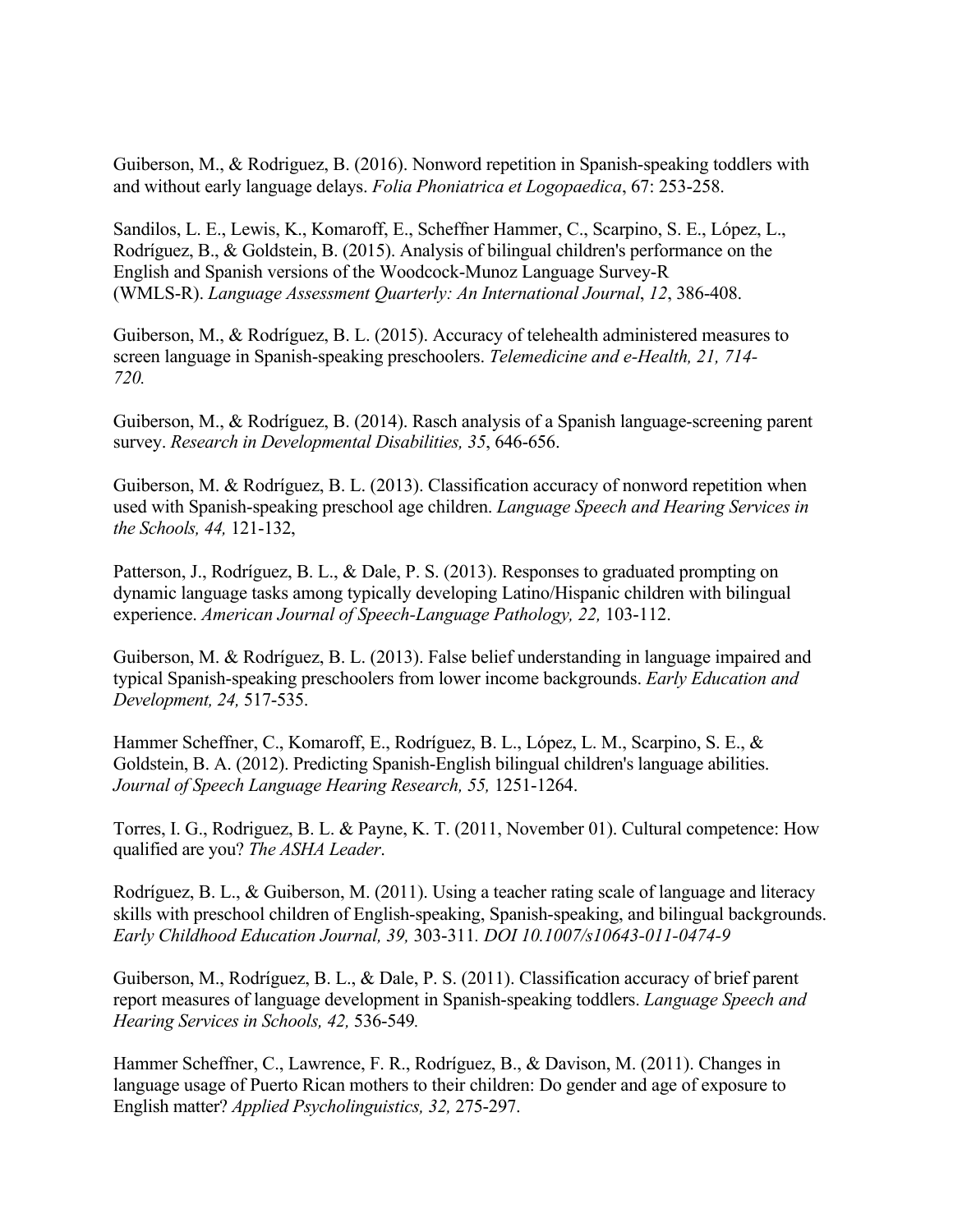Guiberson, M. & Rodríguez, B. L., (2010). Measurement properties and classification accuracy of two Spanish parent surveys of language development for preschool age children. *American Journal of Speech-Language Pathology*, *19*, 225-237.

Lewis, N., Castilleja, N., Moore, B. J., & Rodríguez, B. (2010). Assessment 360: A panoramic framework for assessing English Language Learners. *Perspectives on Communication Disorders and Sciences in Culturally and Linguistically Diverse Populations, 17,* 37-56*.* 

Rodríguez, B., Hines, R. & Montiel, M. (2009). Joint book reading: Latino mother-child dyads of low socioeconomic status and middle socioeconomic status. *Language Speech and Hearing Services in Schools, 40,* 271-282.

Rodríguez, B., Hammer Scheffner, C., & Lawrence, F. R. (2009). The reliability and validity of the Parent Reading Belief Inventory with Mexican-American families. *Early Education and Development 20,* 1-19.

Hammer Scheffner, C., Rodríguez, B.L., Lawrence, F. R., & Miccio, A.W. (2007). Puerto Rican mothers' child rearing and educational beliefs and home literacy practices. *Language, Speech, Hearing, Services in the Schools, 38,* 1-9*.* 

Rodríguez, B. & Olswang, L. B. (2003). Mexican-American and Anglo-American mothers' beliefs regarding child rearing, education, and language impairment. *American Journal of Speech Language Pathology, 12,* 452-462*.* 

Rodríguez, B., & Olswang, L. B., (2002). Cultural diversity is more than group differences: An example from the Hispanic Community. *Contemporary Issues in Communication Science and Disorders 29*, 154-164*.* 

Olswang, L. B., Rodríguez, B., & Timler, G. (1998). Recommending intervention for toddlers with specific language learning difficulties: We may not have all of the answers but we know a lot. *American Journal of Speech Language Pathology, 7*, 23-32.

## **Edited Volume**

Patterson, J. L., & Rodriguez, B. L. (Eds.). (2016). *Multilingual perspectives on child language disorders*. Bristol, UK: Multilingual Matters.

## **Chapters Appearing in Edited Volumes**

Rodriguez, B. L. (2016). Spanish-English bilingual children: Linguistic and cultural variability. In Patterson, J. L. & Rodriguez, B. L. (Eds.). *Multilingual perspective on child language disorders* (228-247). Bristol, UK: Multilingual Matters.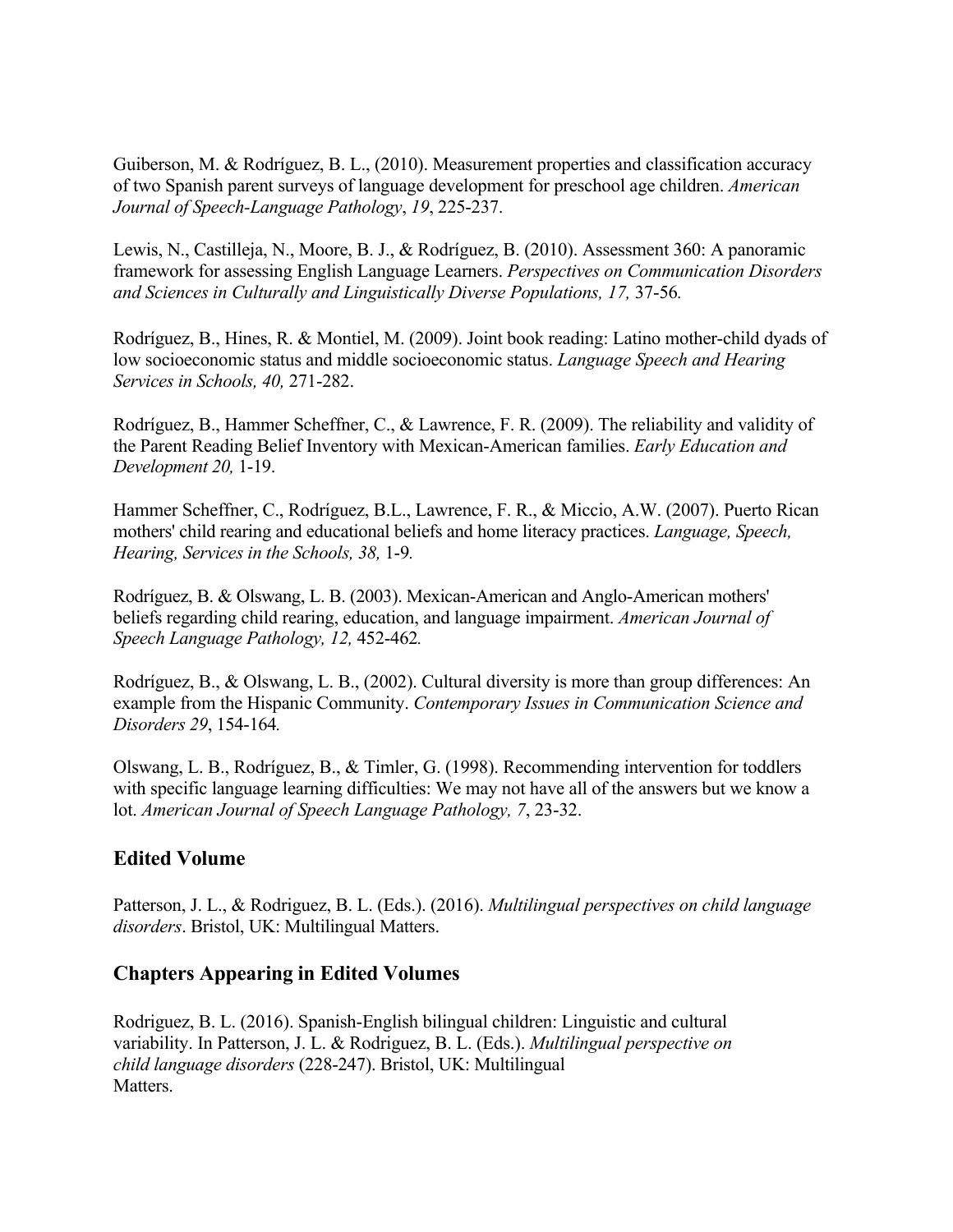Hammer Scheffner, C., & Rodríguez, B. (2011). Bilingual language acquisition and the child socialization process. In Goldstein, B. (Ed.). *Bilingual language development and disorders in Spanish-English speakers* 2nd edition (pp. 21-50). Baltimore, MD: Paul H. Brookes.

Hammer Scheffner, C., & Rodríguez, B. L. (2010). Individual Differences in Bilingual Children's Language Competencies: The Case for Spanish and English. In A. Weiss (Ed.), *Perspectives on individual differences affecting therapeutic change in communication disorders*  (pp. 57-79). New York, NY: Taylor & Francis/Psychology Press.

Miccio, A.W., Hammer Scheffner, C., & Rodríguez, B. L. (2009). Issues in code-switching: Preschoolers learning two languages. In B. Bullock & A. J. Toribio (Eds.). *The handbook of code-switching* (pp. 241-252)*.* Cambridge University Press.

Patterson, J. & Rodríguez, B. (2005). Designing assessments for multilingual children. In M. J. Ball (Ed.). *Clinical sociolinguistics* (pp. 230-241). Malden, MA: Blackwell Publishing.

Hammer Scheffner, C., Miccio, A. W., & Rodríguez, B. (2004). Bilingual language acquisition and the child socialization process. In Goldstein, B. (Ed.). *Bilingual language development and disorders in Spanish-English speakers* (pp. 21-50). Baltimore, MD: Paul H. Brookes.

### **Invited or Refereed Abstracts and/or Presentations at Professional Meetings**

Rodriguez, B., Calandruccio, L., Olseon, J., Leibold, L., Buss, E., & McCreery, R. (2018). Can the Bilingual Input Output Survey (BIOS) be simplified for increased efficiency? Poster presentation at the American Speech-Language and Hearing Association, Boston, MA.

Calandruccio, L., Rodriguez, B., Buss, E., Leibold, L., Lewis, D., McCreery, R., & Olseon, J. (2018). A Spanish/English pediatric speech-recognition test which does not require proficiency in Spanish. Seminar at the American Speech-Language and Hearing Association, Boston, MA.

Padilla, A., Palmer, P. & Rodriguez, B. (2017, November). The impact of dysphagia on quality of life & stigma for Hispanic New Mexicans. Poster presentation at the American Speech-Language and Hearing Association, Los Angeles, CA.

Mancewicz, K., Patterson, J., Rodriguez, B., & Campbell, M. (2017, November). Performance on dynamic language tasks & year-end language measures among preschool children with bilingual experience. Poster presentation at the American Speech-Language and Hearing Association, Los Angeles, CA.

Calandruccio, L., Miller, M., Rodriguez, B., Leibold, L., McCreery, R., Oleson, J., & Buss, E. (2017, November). Development of an English/Spanish pediatric speech-recognition test: From inception to clinical instrument. Oral presentation at the American Speech-Language and Hearing Association, Los Angeles, CA.

Allison, J., Mueller, V. Rodriguez, B., & Guiberson, M. (2017, November). Infusing cultural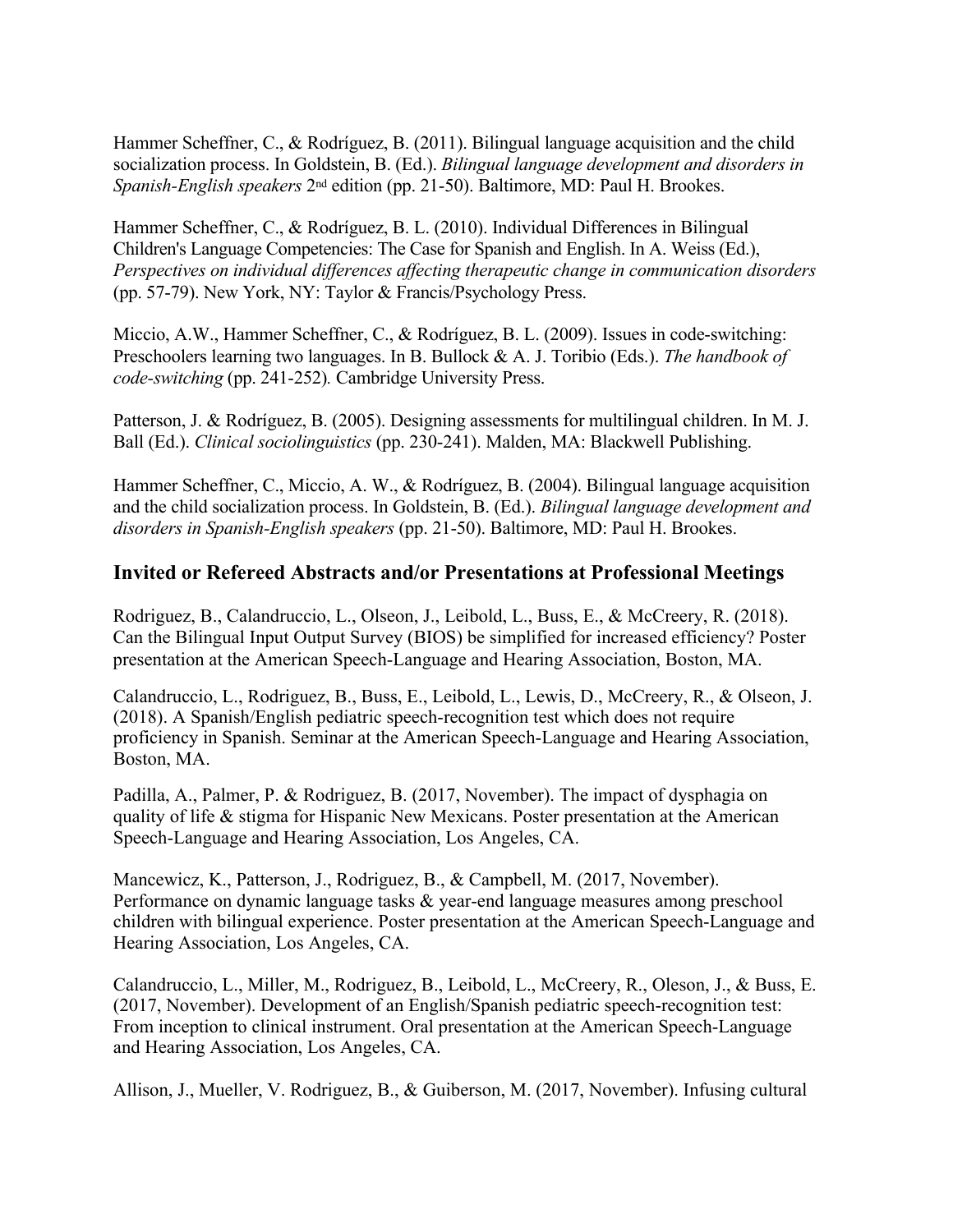& linguistic competency training into CSD curricula. Oral presentation at the American Speech-Language and Hearing Association, Los Angeles, CA.

Armijo, A., Rodriguez, B., Shin, N., & Perara-Lunde, M. (2017, October). Differentiating between typically and atypically developing bilingual children: A study of grammatical gender. Poster presentation at the New Mexico Speech Language and Hearing Association, Annual Convention, Albuquerque, NM.

Garcia, P. B., Leibold, L. J., Buss, E., Calandruccio, L., & Rodriguez, B. (2017, March). Code-switching in bilingual adults: Impact on masked speech recognition. Oral presentation given at the annual meeting of the American Auditory Society, Scottsdale, AZ.

Shin, N., Rodriguez, B., Armijo, A., & Perara-Lunde, M. (2017, March). Bilingual children's comprehension and production of grammatical gender in Spanish. Poster presentation at the Georgetown University Roundtable on Languages and Linguistics, Georgetown University, Washington, D.C.

Keffala, B., Scarpino, S., Scheffner Hammer, C., Rodriguez, B., & Lopez, L. (2016, November). Language dominance effects Spanish-English bilingual children's consonant production accuracy: A large-scale study. Presentation at the American Speech-Language and Hearing Association, Philadelphia, PA.

Shin, N., Rodriguez, B., Armijo, A., & Perara-Lunde, M. (2016, November). Tócalo, tócala: Bilingual children's comprehension and production of grammatical gender in Spanish. Poster presented at the 12th Annual High Desert Linguistics Society conference, Albuquerque, New Mexico.

Scarpino, S., Kirby, S., Scheffner Hammer, C., Rodríguez, B., & Lopez, L. (2015, November). Analysis of English fricative production in Mexican Spanish-English speaking three-, four-, and five-year olds. Poster presentation at the American Speech-Language and Hearing Association, Denver, CO.

Patterson, J. L. & Rodríguez, B. (2015, November). Performance of bilingual preschoolers on dynamic & static language tasks: Does language of administration matter? Poster presentation at the American Speech-Language and Hearing Association, Denver, CO.

Rodríguez, B., & Scheffner Hammer, C. (2015, September). Cuidando los niños: Characteristics of U.S. Latino children's child care experiences. Poster presentation at the 17<sup>th</sup> European Conference on Developmental Psychology, Braga, Portugal.

Patterson, J. L., Hernandez, M., Rodríguez, B., & Dale, P. (2014, November). Performance on dynamic and static language tasks among typically-developing preschoolers with bilingual experience. Poster presentation at the American Speech-Language and Hearing Association Annual Convention, Orlando, FL.

Crowley, C., Gildersleeve-Neumann, C., Peña, E., Rhein, D., Rodríguez, B., & Restrepo, A.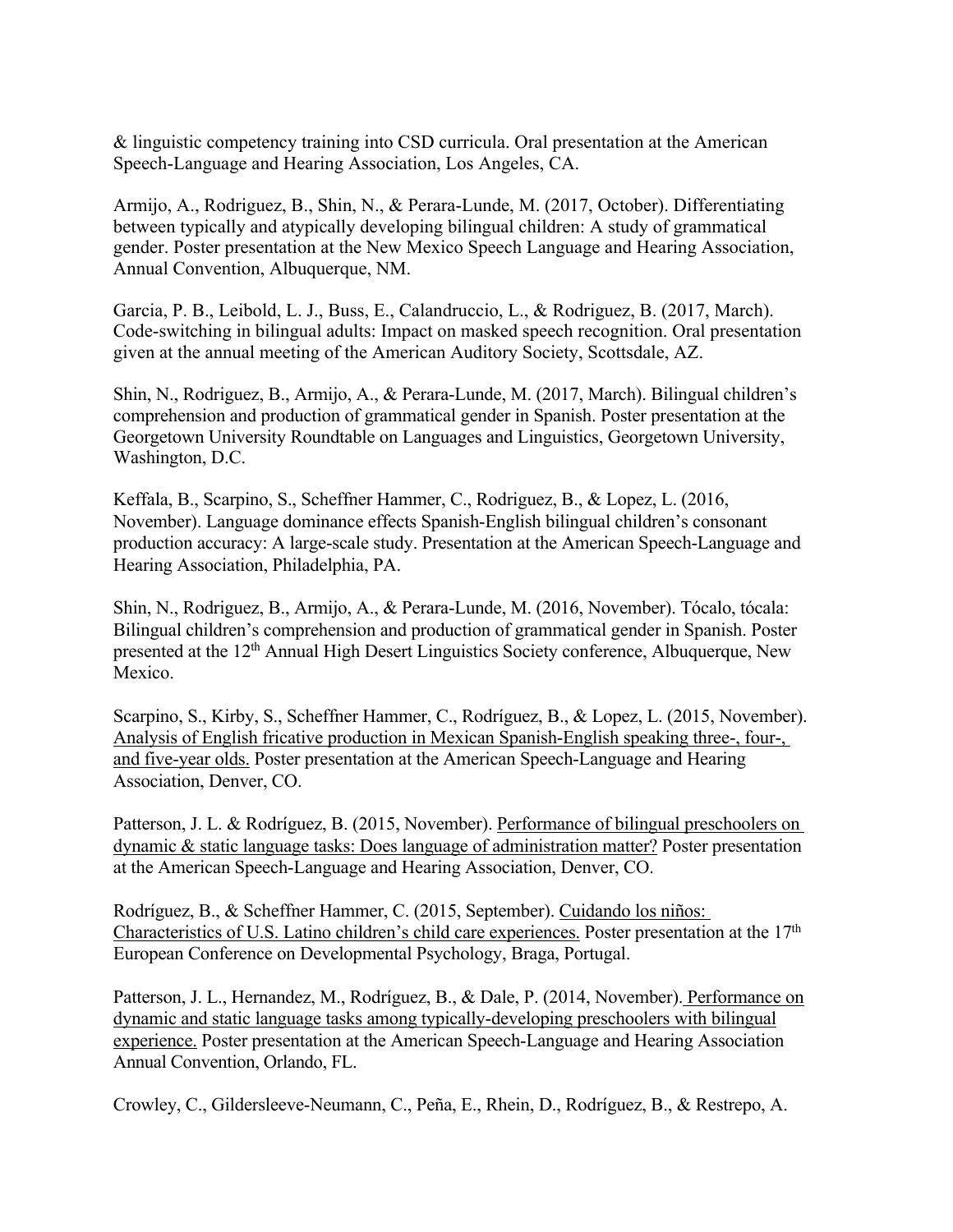(2014, November). How they work: Graduate SLP programs with bilingual/multicultural concentrations. *Invited presentation* at the American Speech-Language and Hearing Association Annual Convention, Orlando, Fl.

Rodríguez, B., Hammer Scheffner, C., López, L. M., Komaroff, E., Scarpino, S., & Goldstein, B. (2013, April). Cuidando los niños: Characteristics of Latino children's early education and child care experiences. In A. Fuligini (chair), The complex picture of child care use and dual-language learners: Diversity of families and children's experiences over time. Paper presented at the 2013 Society for Research in Child Development Biennial Conference, Seattle, WA.

Scarpino, S., Komaroff, E., Hammer, C., Rodríguez, B., López, L. M., & Goldstein, B. (2013, April). Analysis of bilingual children's performance on the bilingual assessment of phonology. In J. Griffin (chair), Developing the next generation of preschool outcome measures: The Interagency School Readiness Measurement Consortium. Paper presented at the 2013 Society for Research in Child Development Biennial Conference, Seattle, WA.

Gray, S., Evans, J., Sullivan, J., Rodríguez, B., Kiran, S., Hogan, T., & Green, J. (2012, November). Thinking about a PhD? Information for prospective doctoral students. Presentation at the American Speech-Language and Hearing Association Annual Convention, Atlanta, GA.

Scarpino, S., Scheffner Hammer, C., Goldstein, B., Stopa, L., & Rodríguez, B. (2012, November). Spanish dialect features in the English productions of bilingual children. Technical research presentation at the American Speech-Language and Hearing Association Annual Convention, Atlanta, GA.

Scarpino, S., Scheffner Hammer, C., Rodríguez, B., & Goldstein, B. (2012, November). Accounting for dialect in speech sound assessment of bilingual children. Technical research presentation at the American Speech-Language and Hearing Association Annual Convention, Atlanta, GA.

Bitetti, D., Sawyer, B., Scheffner Hammer, C., Rodríguez, B., Goldstein, B., & Lopez, L. (2012, November). Maternal concerns as critical information about bilingual children's speech-language abilities. Presentation at the American Speech-Language and Hearing Association Annual Convention, Atlanta, GA.

Lewis, N., & Rodríguez, B. (2012, October). Navigating the speech language pre-referral and diagnostic process for dual language learners. Presentation at La Cosecha 2012, Santa Fe, NM.

López, L. M., Rodríguez, B., Hammer, C. S., Goldstein, B. & Komaroff, E. (2012, July). Exploring language interactions in the homes of young Latino Dual Language Learners. Paper symposium, Head Start 11th National Research Conference: Research on Young Children and Families: Effective Practices in an Age of Diversity and Change, Washington, D. C.

Rodríguez, B., López, L. M., Scarpino, S., Hammer, C. S., Komaroff, E., Goldstein, B., & Bitetti, D. (2012, July). Cuidando los niños: Characteristics of Latino children's early education and child care experiences. Paper symposium, Head Start 11th National Research Conference: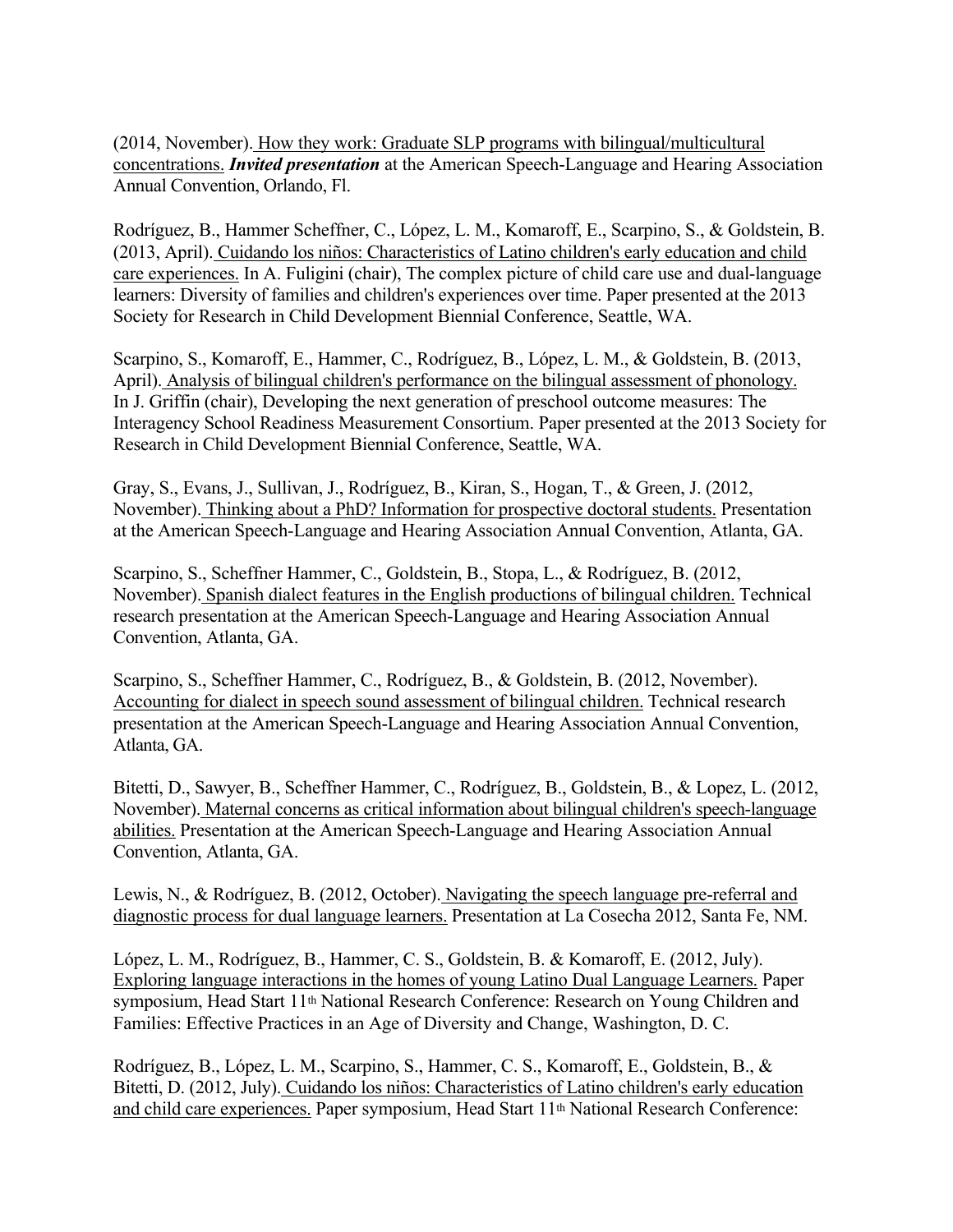Research on Young Children and Families: Effective Practices in an Age of Diversity and Change, Washington, D. C.

Sawyer, B., Bitetti, D., Komaroff, E., Hammer, C. S., López, L.M., Rodríguez, B., & Scarpino, S. (2012, July). Relation between material concerns and speech and language abilities of young bilingual children. Paper symposium, Head Start 11 National Research Conference: Research on Young Children and Families: Effective Practices in an Age of Diversity and Change, Washington, D. C.

Scarpino, S., Scheffner Hammer, C., Goldstein, B., López, L., & Rodríguez, B. (2011, November). Predictors of speech sound accuracy in bilingual Spanish-English children. Presentation at the American Speech-Language and Hearing Association Annual Convention, San Diego, CA.

Scarpino, S., Scheffner Hammer, C., Goldstein, B., Rodríguez, B., & López, L. (2011, November). Relationships among measures of phonological production accuracy in bilingual children. Presentation at the American Speech-Language and Hearing Association Annual Convention, San Diego, CA.

Patterson, J., Rodríguez, B., Marentes, M. G., McDougle, S., McDowell, J., & Ortiz, X. (2011, November). Testing dynamic language screening tasks with bilingual preschool children. Poster presentation at the American Speech-Language and Hearing Association Annual Convention, San Diego, CA.

Scheffner Hammer, C., Komaroff, E., López, L., Rodríguez, B., Scarpino, S., & Goldstein, B. (2011, November). Analysis of bilingual children's performance on the Woodcock Language Survey-R. Poster presentation at the American Speech-Language and Hearing Association Annual Convention, San Diego, CA.

Scheffner Hammer, C., Komaroff, E., Rodríguez, B., López, L., Scarpino, S., & Goldstein, B. (2011, November). Sociolinguistic factors that predict bilingual preschoolers' language abilities. Poster presentation at the American Speech-Language and Hearing Association Annual Convention, San Diego, CA. *Meritorious Poster*.

Gia, J., Vernon-Feagons, L., & Rodríguez, B. (2010, November). Early Language and Literacy Development of Children From Diverse Backgrounds. *Invited Presentation* at the American Speech-Language and Hearing Association Annual Convention, Philadelphia, PA.

Reeves, R., Rodríguez, B., & Masiongale, T. (2010, November). Creating the Professional Future We Want Amidst Changing Demographics. Presentation at the American Speech-Language and Hearing Association Annual Convention, Philadelphia, PA.

Lewis, N., Castelleja, N., Moore, B. & Rodríguez, B. (2010, November). Assessment 360: Taking a panoramic approach with English Language Learners. Presentation at the American Speech-Language and Hearing Association Annual Convention, Philadelphia, PA.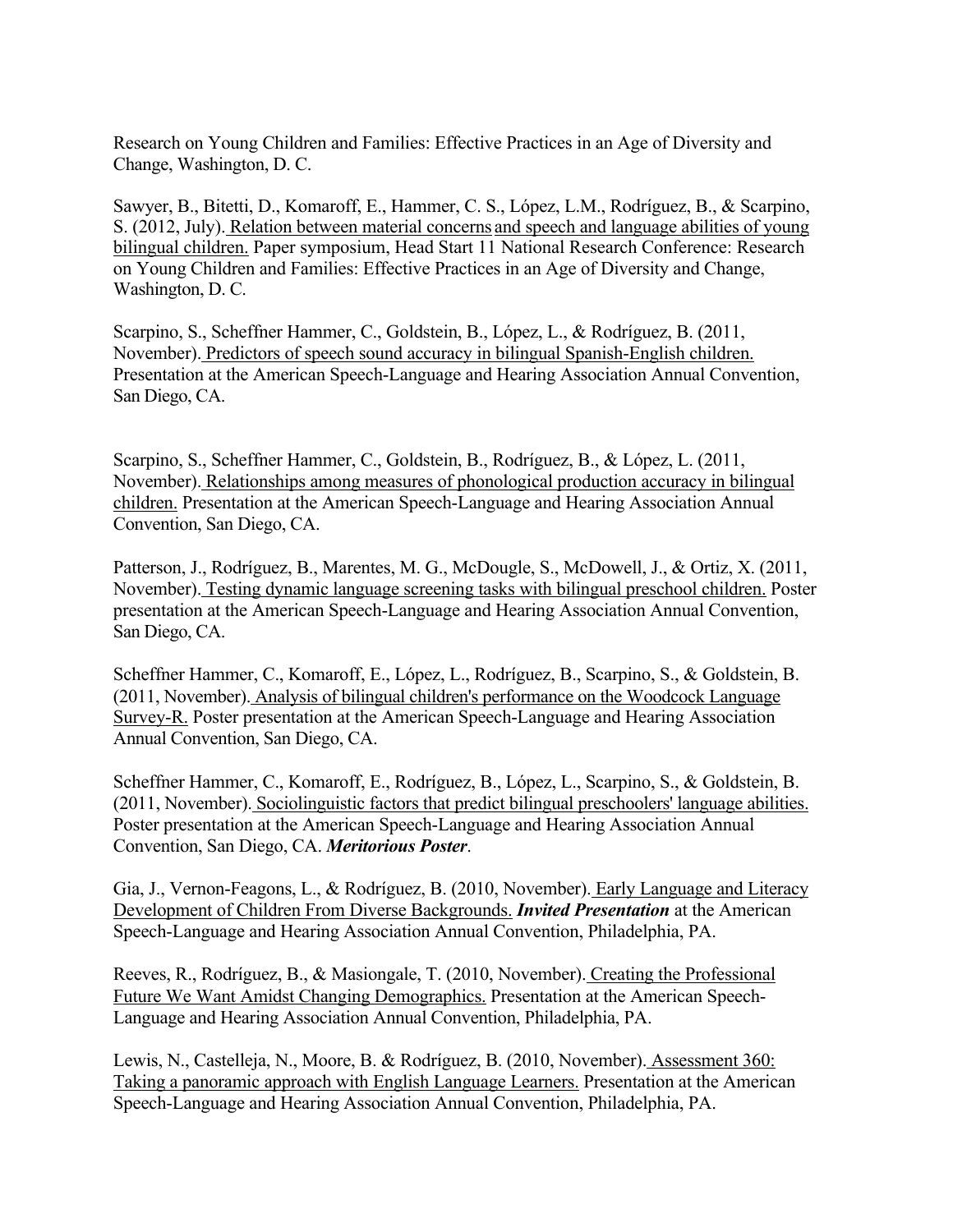Scarpino, S., Hammer Scheffner, C., Rodríguez, B. L., & López, L. (2009, November). Using Measures of Whole-Word Productions to Describe Bilingual Children's Phonologies. Poster presented at the American Speech-Language and Hearing Association Annual Convention, New Orleans, LA.

Hammer Scheffner, C., & Rodríguez, B. L. (2009, November). Bilingual Preschoolers' Narrative Development & First Grade Reading Outcomes. Poster presented at the American Speech-Language and Hearing Association Annual Convention, New Orleans, LA.

Botezatu, M.R., Hammer, C.S., Rodríguez, B., & Miccio, A.W. (2009, July). Noun phrase gender agreement in emergent Spanish-English bilingual preschoolers. Poster presented at the 7th International Symposium on Bilingualism. Utrecht, the Netherlands.

Botezatu, M.R., Hammer, C.S., Rodríguez, B., & Miccio, A.W. (2009, June). Noun phrase gender agreement in emergent Spanish-English bilingual preschoolers. Poster presented at the Symposium on Research in Child Language Disorders. Madison, WI.

Patterson, J.L., Chang-Say, A-M. & Rodríguez, B. (2008, November). Developing Dynamic Language Screening Tasks: Spanish-Speaking and Bilingual Preschoolers. Poster presented at the American Speech-Language and Hearing Association Annual Convention, Chicago, IL.

Rodríguez, B., Winslow, A., Hammer, C., & Miccio, A. W. (2008, June). Bilingual children's English and Spanish expressive language skills: A focus on individual differences in syntactic complexity, lexical diversity, and verb morphology. Poster presentation at the National Head Start's 9th Research Conference, Washington, D. C.

Hill, T. D., López, L. M., Miccio, A. W., Hammer Scheffner, C., & Rodríguez, B. L. (2008, June). Understanding language development in ELL preschoolers: Making the connection between language dominance, phonological abilities, and vocabulary development. Poster presentation at the National Head Start's 9<sup>th</sup> Research Conference, Washington, D. C.

Miccio, A. W., Hammer Scheffner, C., López, L. M., & Rodríguez, B. L. (2008, June). Bilingual Spanish-English Phonological Assessment for Young Children. Poster Symposium presentation at the National Head Start's 9th Research Conference, Washington, D. C.

Rodríguez, B., Hammer, C., & Lawrence, F. (2007, November). Parent Reading Belief Inventory: Reliability and validity in a sample of Mexican-American mothers. Poster presentation at the 2007 American Speech-Language-Hearing Association Annual Convention, Boston, Massachusetts.

Miccio, A.W., Hammer, C., López, L., & Rodríguez, B. (2007, April). Assessing bilingual phonological development in young children. Poster symposium presentation at the 2007 American Educational Research Association (AERA) meeting, Chicago, Illinois.

Miccio, A.W., Hammer, C., López, L., & Rodríguez, B. (2007, March). Assessing bilingual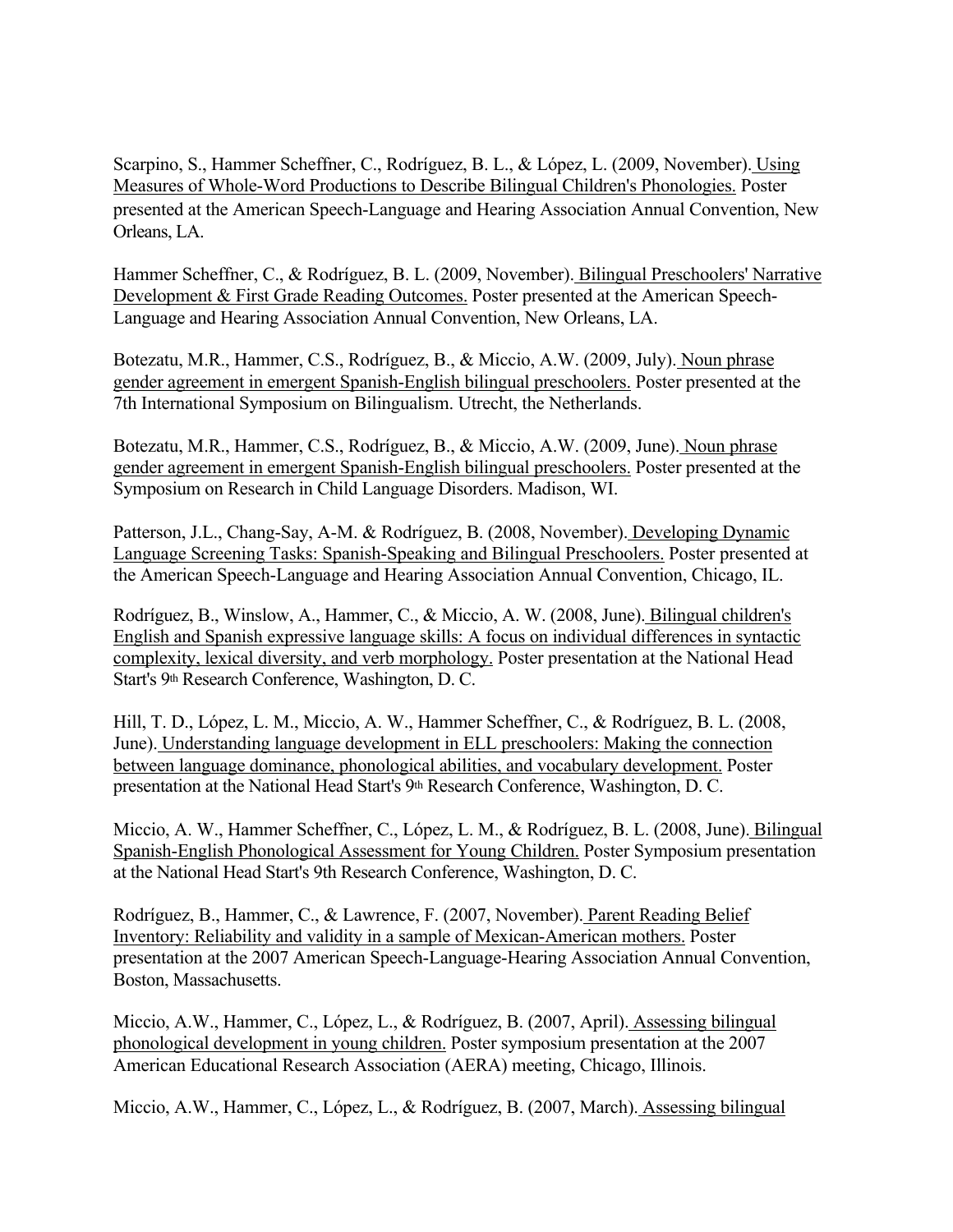phonological development in young children. Poster symposium presentation at the 2007 Biennial Meeting of the Society for Research in Child Development, Boston, Massachusetts.

Rodríguez, B., & Hammer, C. (2006, November). Education and parenting: Mexican-American and Puerto Rican mothers' beliefs and values. Poster session presented at the American Speech-Language-Hearing Association, Annual Convention, Miami, Florida.

Hammer, C., & Rodríguez, B. (2006, November). Cultural considerations on parent involvement: A Hispanic focus. Presentation at the American Speech-Language-Hearing Association, Annual Convention, Miami, Florida.

Rodríguez, B. (2006, October). The home literacy environment: Practices, beliefs, and children's outcomes. Invited presentation at the New Mexico Speech-Language-Hearing Association, Annual Convention, Albuquerque, New Mexico.

Rodríguez, B., Hammer, C., Miccio, A., & Aragón, T. (2005, November). Code-switching in bilingual preschoolers: Differences across linguistic contexts. Poster session presented at the American Speech-Language-Hearing Association, Annual Convention, San Diego, California.

Rodríguez, B., Hammer, C., & Miccio, A. (2004, November). The morphosyntactic features of Puerto Rican and Mexican Spanish: Implications for language assessment. Poster session presented at the American Speech-Language-Hearing Association, Annual Convention, Philadelphia, Pennsylvania.

Rodríguez, B., Hammer, C., & Miccio, A. (2004, November). The relationship between Puerto Rican mothers' educational beliefs and their home literacy practices. Poster session presented at the American Speech-Language-Hearing Association, Annual Convention, Philadelphia, Pennsylvania.

Rodríguez, B., Hammer, C., & Miccio, A. (2004, July). Puerto Rican mothers' educational beliefs, child rearing values, and home literacy practices. Poster session presented at the Sixth Annual Summer Institute of the Family Research Consortium IV, San Juan, Puerto Rico.

Westby, C., Scheffner Hammer, C., Vigil, D., and Rodríguez, B. (*Special invited session*: 2003, November). Caregiver Interactions Across the Multicultural Spectrum: Research & Applications. American-Speech-Language-Hearing Association, Annual Convention, Chicago, Illinois.

Rodríguez, B. (2003, June). Mothers of children with autism. Poster session presented at the Fifth Annual Summer Institute of the Family Research Consortium III, Santa Ana Pueblo, New Mexico.

Rodríguez, B. & Hines, R. (2003, June). Book reading interactions between Hispanic motherchild dyads of middle SES background. Poster presentation at the Symposium on Research in Child Language Disorders, Madison, Wisconsin.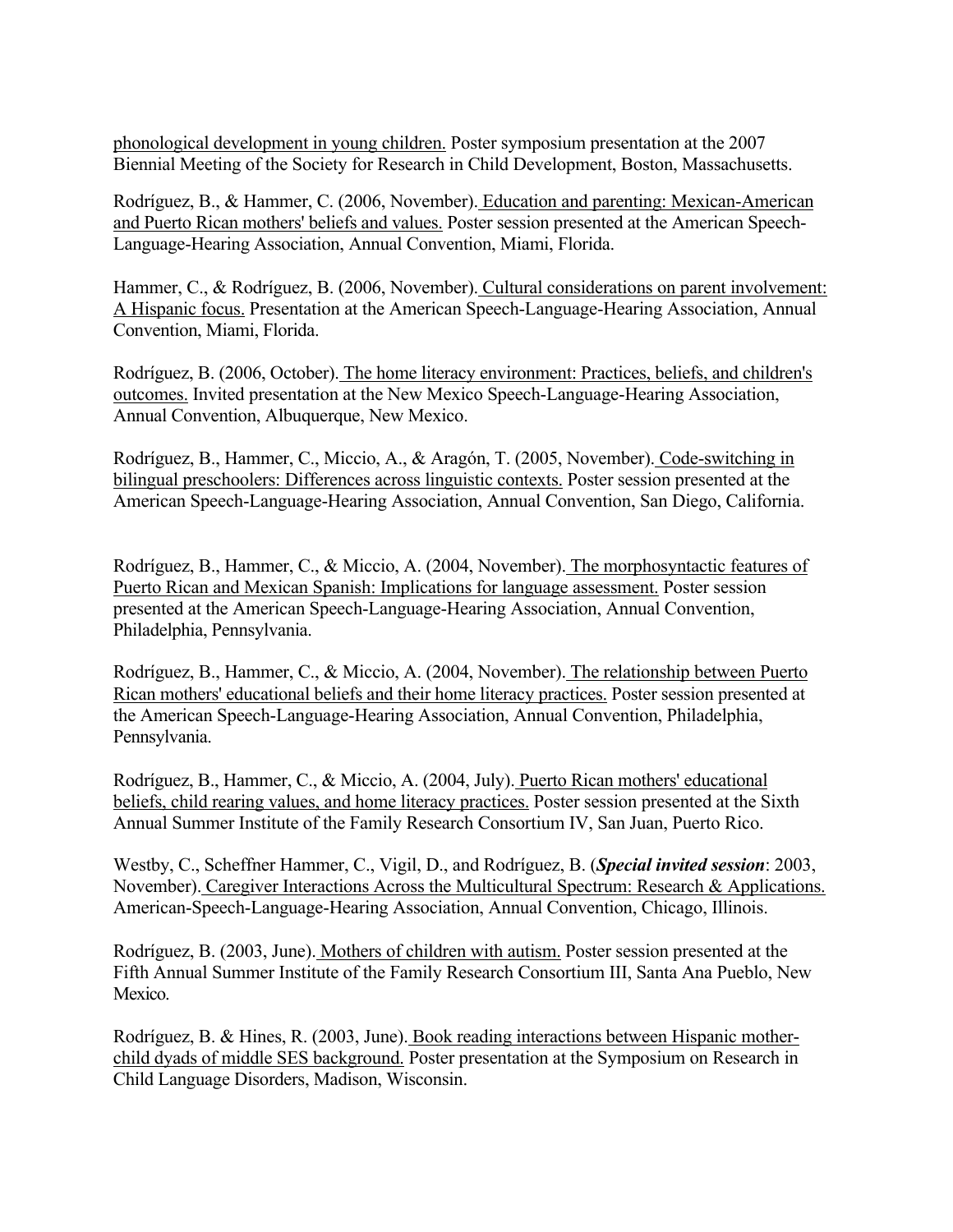Rodríguez, B. (2002, November). Mothers of children with autism: Cross-cultural examination of beliefs. Poster session presented at the American-Speech-Language-Hearing Association, Annual Convention, Atlanta, Georgia.

Rodríguez, B., Hammer, C., & Miccio, A. (2002, November). Puerto Rican mothers' beliefs and preschoolers' literacy abilities. Poster session presented at the American-Speech-Language-Hearing Association, Annual Convention, Atlanta, Georgia.

Pate, J., Patterson, J. L., McDaniel, M. A. & Rodríguez, B. (2002, November). Teaching new symbols on AAC devices: Drill vs. interactive teaching. Poster session presented at the American-Speech-Language-Hearing Association, Annual Convention, Atlanta, Georgia.

Rodríguez, B. & Flores-Medieros, I. (2001, November). Mexican-American and Anglo mothers' beliefs: Which beliefs are clinically relevant? Poster session presented at the American Speech-Language-Hearing Association, Annual Convention, New Orleans, Louisiana.

Rodríguez, B. & Patterson, J. (2001, March). Developing Culturally Appropriate Individualized Family Service Plans for Infants and Toddlers. Presentation at the 10<sup>th</sup> Annual Southwest Conference on Communicative Disorders, Albuquerque, N.M.

Rodríguez, B. (2000, November). Acculturation: Diversity within cultural groups. Poster session presented at the American Speech Language Hearing Association, Annual Convention, Washington, D.C.

Rodríguez, B. & Patterson, J. (2000, November). Identifying IFSP Outcomes: Where Culture and Collaboration Merge. Presentation at the American Speech Language Hearing Association, Annual Convention, Washington, D.C.

Rodríguez, B. (1998, November). Creencias: Mothers' beliefs about child rearing, education, and disability. Poster session presented at the 1998 American Speech Language and Hearing Association Annual Convention, San Antonio, Texas.

Rodríguez, B. (1998, March). Parental beliefs regarding language impairment and language intervention: Mexican-American perspectives. Paper presented at the 7th Annual SW Conference on Communicative Disorders, Albuquerque, New Mexico.

Rodríguez, B. & Olswang, L. B. (1997, May). Preschool social communication: The effect of acculturation. Poster session presented at the Symposium on Research on Child Language Disorders, Madison, Wisconsin.

Patterson, J. & Rodríguez, B. (1994, November). Simultaneous bilingual language acquisition. Paper presented at the American Speech Language Hearing Association Annual Convention, New Orleans, Louisiana.

## **Contributed (un-refereed) Abstracts and/or Oral Presentations at**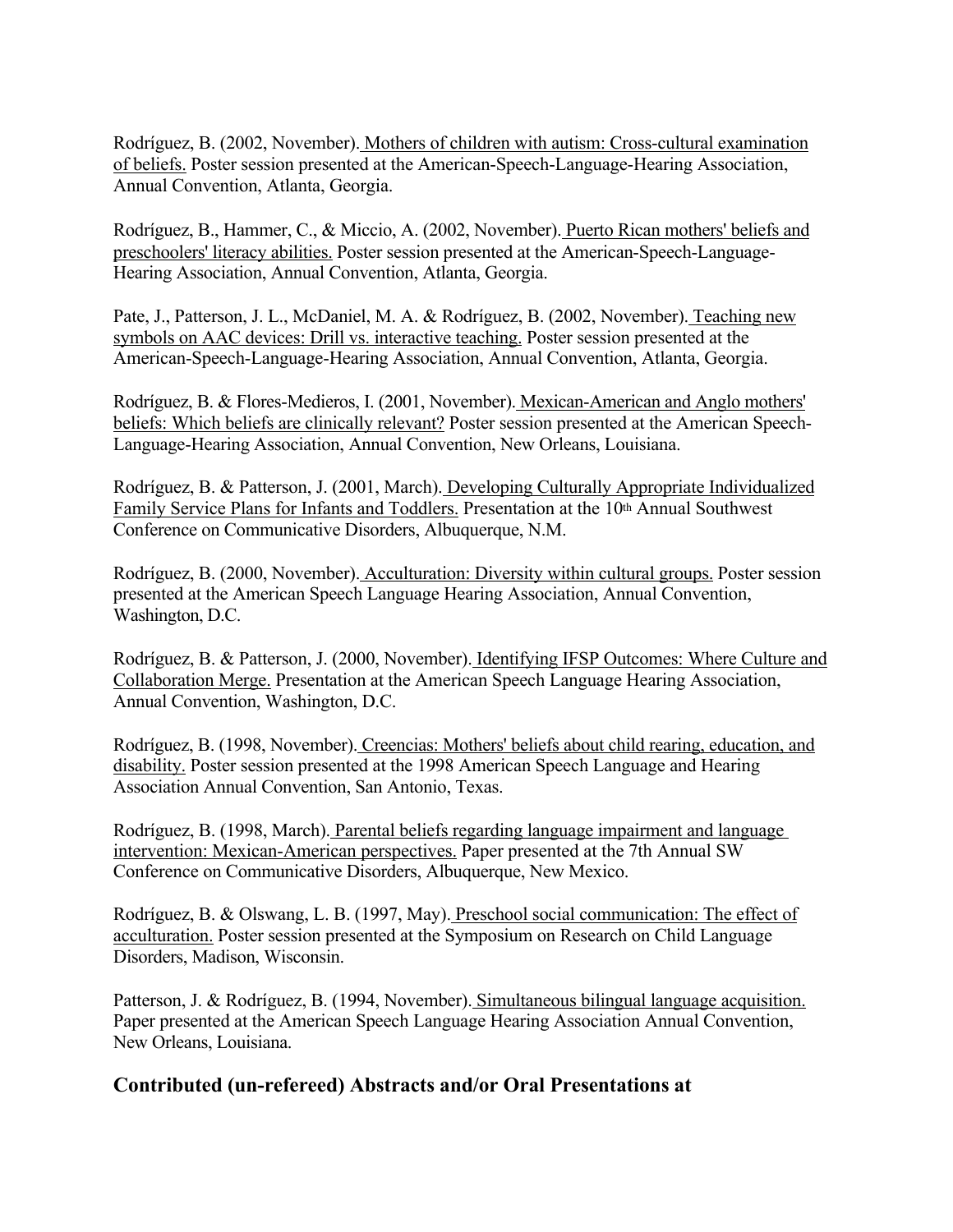## **Professional Meetings**

Rodríguez, B. (2017, October). Multiculturalism & bilingual issues: SLPs in the school setting. Invited Presentation at the  $25<sup>th</sup>$  meeting of Speech Pathologists  $\&$ Audiologists in Louisiana Schools (SPALS). Lafayette, Louisiana.

Rodríguez, B. (2017, May). Dual language learners: The whys and hows of delivering culturally relevant instruction. Invited Presentation for Delaware's 23rd Annual Inclusion Conference.

Rodríguez, B. (2017, February). Recipe for Success: Evidence-based assessment and intervention practices for English Language Learners (ELLs). Invited Presentation for the Paradise Valley School District, Phoenix, Arizona.

Rodríguez, B. (2016, October). Dismantling the silos: New ways of thinking about cultural diversity. Invited Presentation at Kansas University, Intercampus Program in Communicative Disorders, Lawrence, Kansas.

Rodríguez, B. (2016, October). Changing vistas: Licensure and Bilingual Service Provision. Invited Presentation at the National Council of State Licensing Boards in Speech-Language Pathology and Audiology. Santa Fe, New Mexico

Rodríguez, B. (2015, September). English-Spanish bilingual children: The challenge of accurate identification of language impairment. Invited presentation at the University of Texas-Austin, Department of Mexican American & Latina/o Studies, IUPLR Research Group.

Rodríguez, B. (2011, October). Recipe for Success: Evidence based bilingual assessment and intervention practices. Invited presentation at the New Mexico Speech-Language and Hearing Association, Annual Convention, Albuquerque, NM.

Rodríguez, B. (2005, December). Principles of dynamic assessment: Implications for speechlanguage pathologists practicing in public schools. Presentation for the Central Region Educational Cooperative, Albuquerque, New Mexico.

Rodríguez, B. (2005, October). Language development and reading achievement: What a preschool teacher should know. Presentation for City of Albuquerque and Albuquerque Public Schools Early Childhood Education.

Rodríguez, B. (2005, August). Bloom's Taxonomy: Using the taxonomy in a preschool classroom. Presentation for City of Albuquerque and Albuquerque Public Schools Early Childhood Education.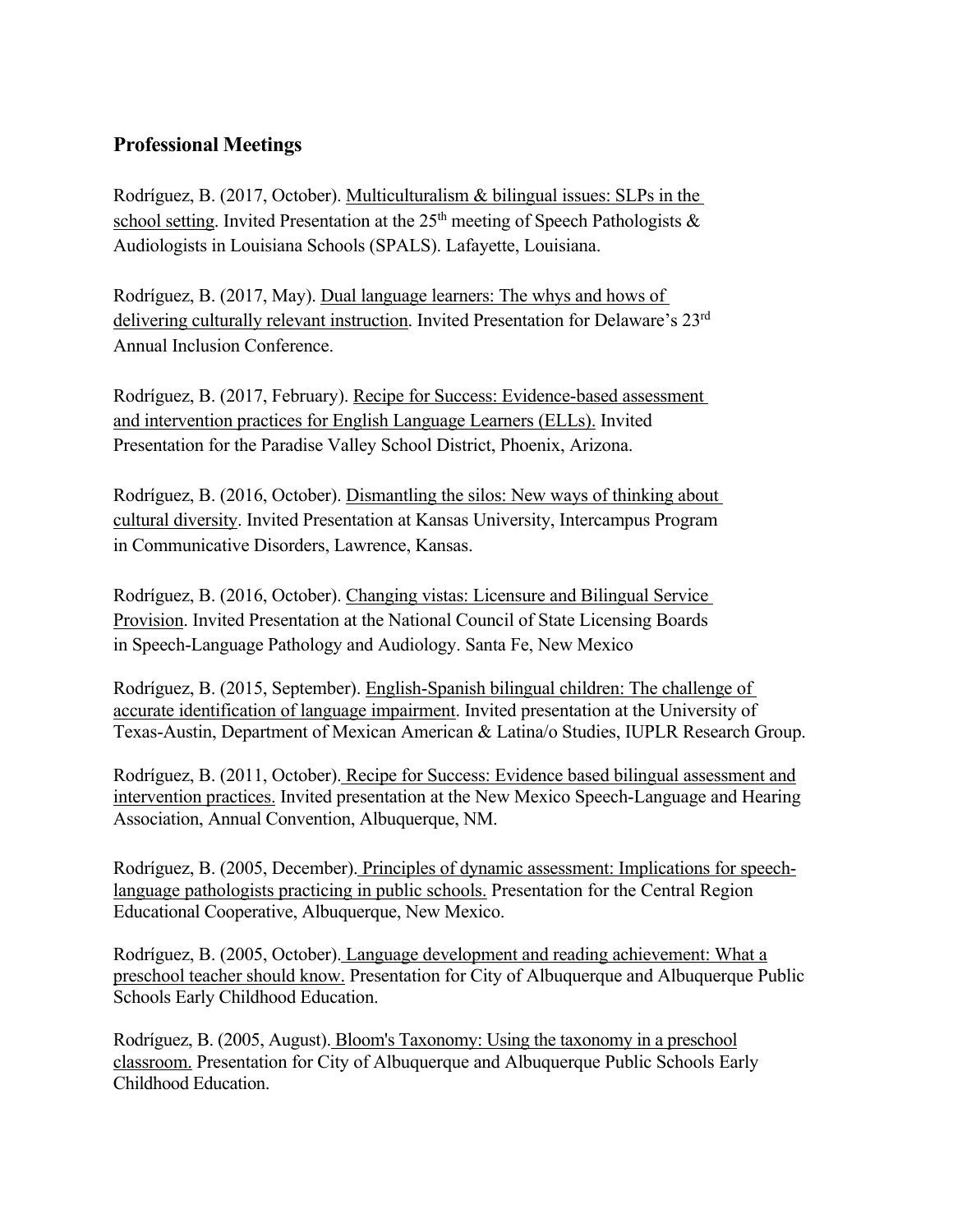Rodríguez, B. (2004, November). Strategies for working with Spanish-speaking parents of children with autism. Presentation at Albuquerque Public Schools, Early Childhood Special Education Professionals.

Rodríguez, B. (2004, June). Thematic units. Presentation at the City of Albuquerque, Child Development Centers,

Rodríguez, B. (2004, February). Preschool language development: Implications for the preschool classroom. Presentation at the City of Albuquerque, Child Development Centers.

Rodríguez, B. (2004, February). Sociocultural Learning. Presentation at Albuquerque Public Schools, Even Start Educators.

Rodríguez, B. (2003, November). Preschool language development: Implications for the preschool classroom. Presentation at Albuquerque Public Schools, Even Start Educators.

Rodríguez, B. (2003, August). Parental involvement in early language and literacy development. Presentation at the 2003 Summer Institute Project LEER, Albuquerque, New Mexico.

Rodríguez, B. (2001, February). Parent Implemented Intervention Programs. Presentation at Albuquerque Public Schools, Early Childhood Special Education Speech-Language Pathologists.

Rodríguez, B. (2001, January). Cultural and Linguistic Issues. Presentation at Albuquerque Public Schools, Early Childhood Special Education Professionals.

# **Research Research Funding**

| Project Title:               | A Test of Children's English/Spanish Speech Perception in  |
|------------------------------|------------------------------------------------------------|
|                              | Noise or Speech Maskers                                    |
| Principal Investigators:     | Dr. Lori Leibold, Boys Town Research Hospital              |
|                              | Dr. Emily Buss, University of North Carolina – Chapel Hill |
| Investigators:               | Dr. Lauren Calendruccio, Case Western Reserve University   |
|                              | Dr. Ryan McCreery, Boys Town Research Hospital             |
|                              | Dr. Barbara Rodriguez, University of New Mexico            |
|                              | Dr. Jake Olesen, University of Iowa                        |
| <b>Funding Organization:</b> | National Institutes of Health                              |
| Start date: August 10, 2016  |                                                            |
| Stop date: July 31, 2021     |                                                            |
| Amount: \$2,308,718          |                                                            |
|                              |                                                            |
| Project Title:               | Hablamos asi: Differentiating language impairment          |
|                              | from language loss among bilingual children                |
| Principal Investigator:      | Dr. Naomi Shin                                             |
| Co-Principal Investigator:   | Dr. Barbara Rodriguez                                      |
| Funding organization:        | Sociological Foundation Initiative                         |
|                              |                                                            |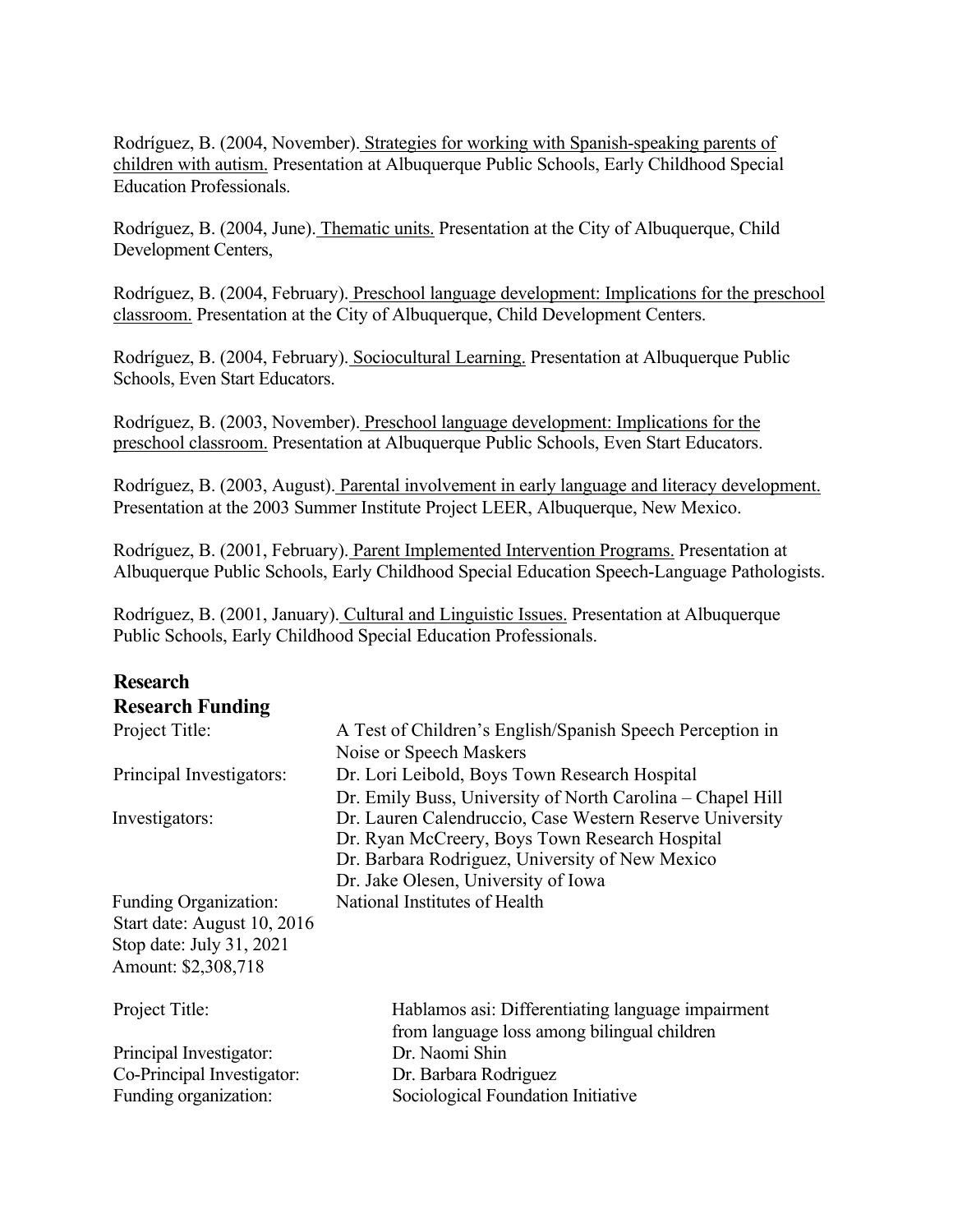Start date: January 2015 Stop date: May 2017 Amount: \$19,822

Start date: August, 2013 Stop date: July, 2017 Amount: \$1,250,000

Start date: October, 2005 Stop date: June, 2010 Amount: \$484,044

Start Date: August, 2004 Stop Date: August, 2005 Amount: \$5,000

Start Date: September, 2004 Stop Date: May, 2005 Amount: \$4,000

Lead Investigator/Minority supplement: Barbara L. Rodríguez Principal Investigator: Carol Scheffner Hammer, Ph.D.

Start Date: February, 2003 End Date: May, 2006

Project Title: CLASS for ALL-NM: Culturally and Linguistically Appropriate Speech-language Services for All Language Learners in NM Co-Directors: Barbara L. Rodríguez, Ph.D. and Deborah Rhein, Ph.D. (NMSU) Funding organization: Office of Special Education Programs U.S. Department of Education

Project Title: Assessing Bilingual Phonological Development in Young Children Lead UNM Investigator: Barbara L. Rodríguez, Ph.D. Principal Investigator: Carol Scheffner Hammer, Ph.D. Funding organization: National Institutes of Health/Child Development and Behavior Branch

Project Title: Exploring Hispanics mothers' beliefs about early literacy Investigator: Barbara L. Rodriguez, Ph.D. Funding Organization: American Speech Language and Hearing Association Advancing Academic-Research Careers (AARC)

Project Title: Parent Beliefs about Children's Literacy and Education Principal Investigator: Carol Scheffner Hammer, Ph.D. Co-Principal Investigator: Barbara L. Rodríguez, Ph.D. Funding Organization: The Pennsylvania State University, Children, Youth, and Families Consortium

Project Title: Bilingual Preschoolers:Precursors to Literacy Funding Organization: National Institutes of Health/National Institute of Child Health and Development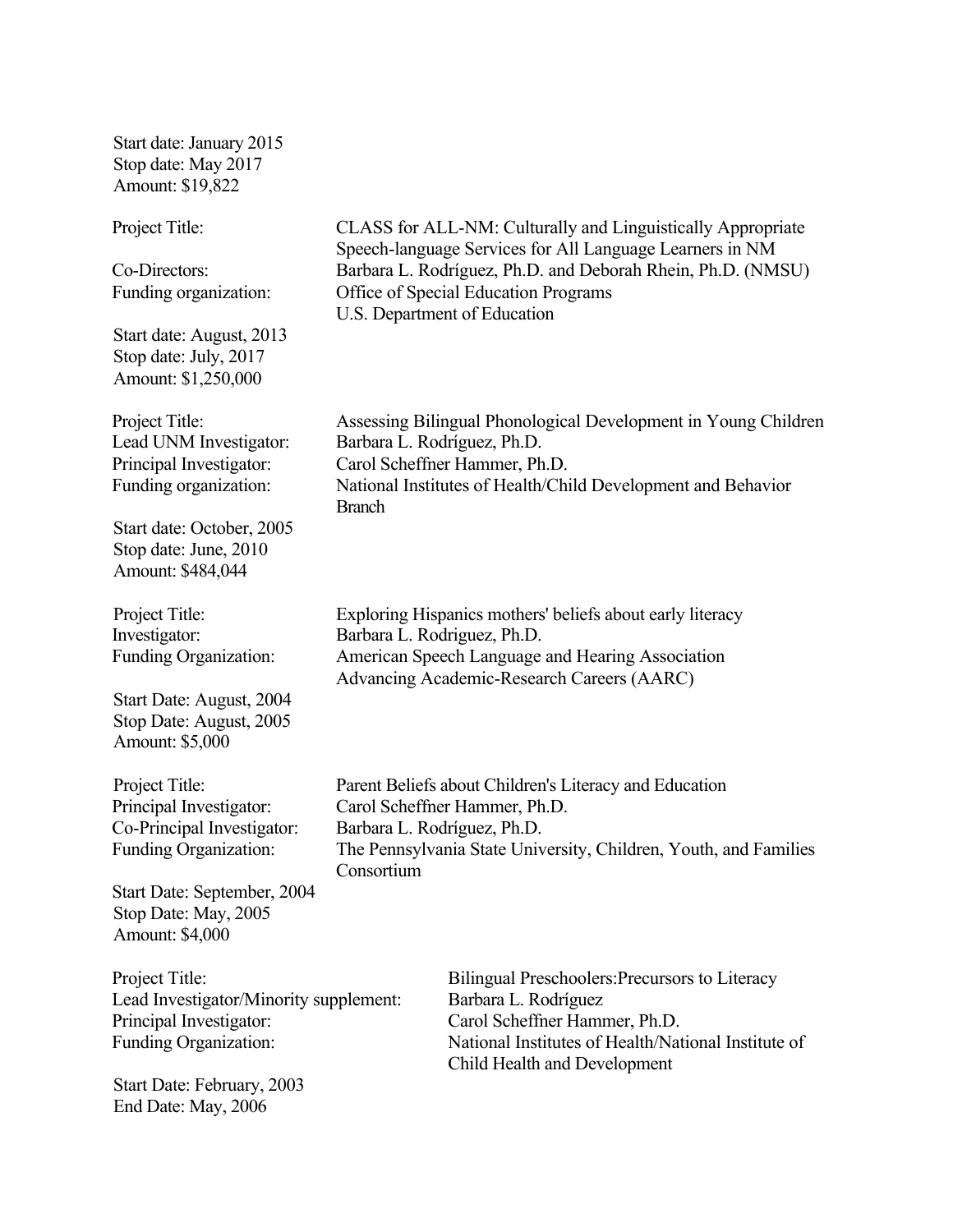#### Amount: \$227,100

| Project Title:<br>Principal Investigator:<br>Assessment Investigator:<br><b>Funding Organization:</b><br>Start Date: 2003<br>End Date: 2005<br>Amount: \$2,300,000 | Project LEER (Learners Eager for Early Reading)<br>Pauline Turner, Ph.D., Professor, College of Education<br>Carol Westby, Ph.D.<br>Barbara Rodriguez, Ph.D.<br>U.D. Department of Education, Early Reading First |
|--------------------------------------------------------------------------------------------------------------------------------------------------------------------|-------------------------------------------------------------------------------------------------------------------------------------------------------------------------------------------------------------------|
| Project Title:<br>Principal Investigator:<br>Co-Principal Investigator:<br>Funding Organization:<br>Start Date: November, 2002<br>Amount: \$1,752                  | Puerto Rican Mothers' Beliefs<br>Carol Scheffner Hammer, Ph.D.<br>Barbara L. Rodríguez, Ph.D.<br>The Pennsylvania State University, Center for Human<br>Development Family Research in Diverse Contexts           |
| Project Title:<br>Principal Investigator:<br>Funding Organization:<br>Committee<br>Start Date: December, 1999<br>End Date: December, 2000                          | Assessing Language in Children<br>Barbara L. Rodriguez, Ph.D.<br>University of New Mexico, Teaching Allocation                                                                                                    |

### **Teaching Doctoral Advisement**

Committee member:

Amount: \$2,492

Catherine Archuleta, M.A., College of Education, Language Literacy and Sociocultural Studies; Bilingual diagnostics: Culturally and linguistically relevant assessment practices, in progress.

Joan Wilson, M.S., College of Arts and Sciences, Department of Linguistics; Social functioning deficits for individuals with autism spectrum disorder, in progress.

## **Masters Advisement**

Committee chair:

Karla Bejos; Degree awarded: July 2008; *Is teaching paraphrasing through metacognitive strategies for expository text effective in increasing bilingual students' reading comprehension of cause and effect relationships?*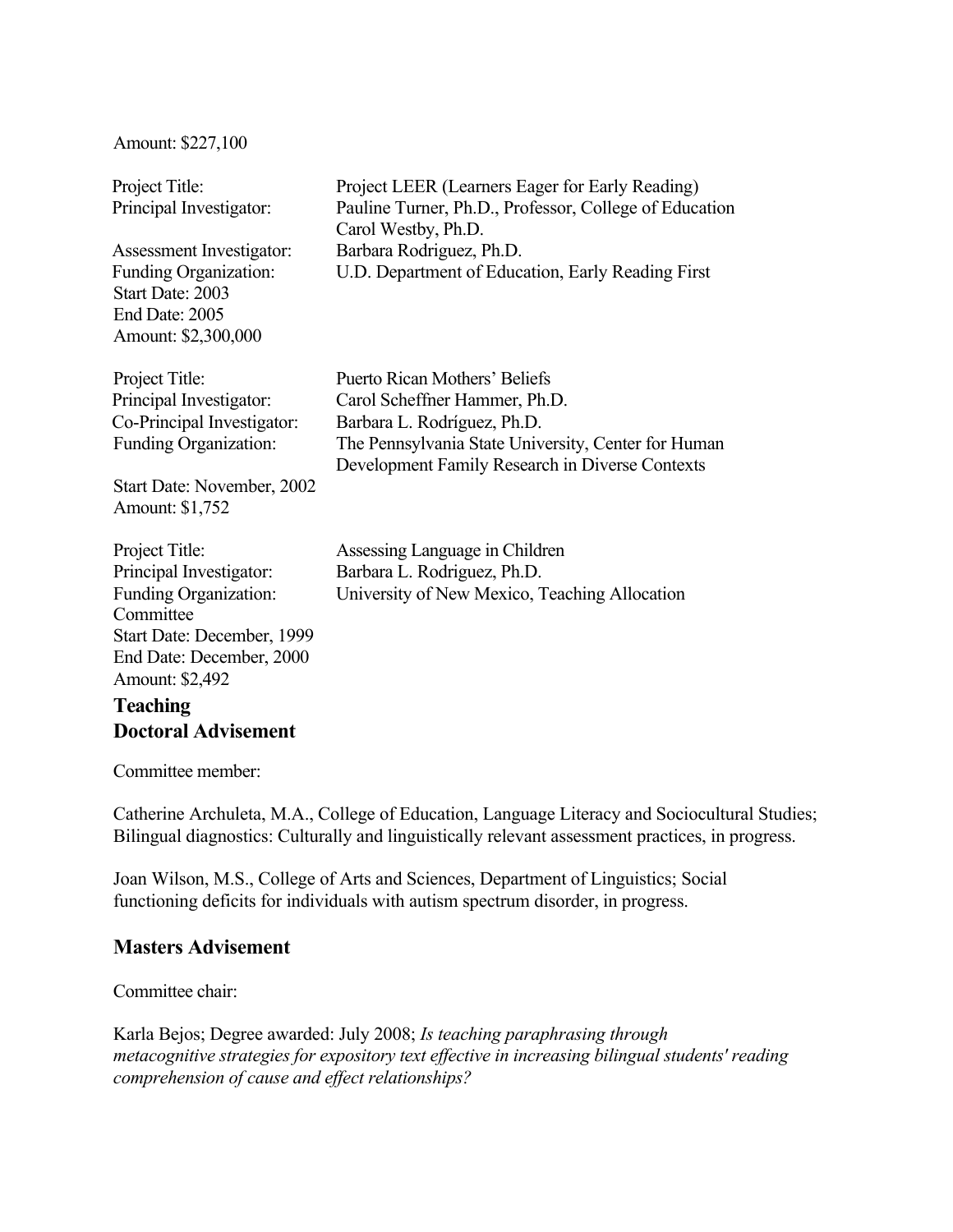Miguel Montiel; Degree awarded: December 2003; *A study of Mexican mothers from low SES backgrounds and book reading interactions with their young children.* 

Rachel Hines; Degree awarded: May 2003; *Book reading interactions of New Mexican motherchild dyads from middle SES backgrounds.* 

Committee member:

Aaron Padilla, Degree awarded, July 2017; *The impact of dysphagia on quality of life and stigma in Hispanic New Mexicans.*

Marika King; Degree awarded, July 2014; *Using dynamic assessment to assess syntax in fiveyear-olds using augmentative and alternative communication.* 

Mireya Hernandez; Degree awarded, July 2013; *Comparison of performance on static and dynamic tasks among typically developing preschoolers with bilingual language exposure.* 

Kelly Rowe; Degree awarded, December 2011; *Teaching semantic-syntactic categories to a child who uses AAC.* 

Amy Thatcher; Degree awarded, July 2009; *Teaching a school-based AAC team to support the turn-taking skills of a student who requires AAC.* 

Nancy Kelbley; Date degree was awarded, July 2003; *Individual differences in early language acquisition: Performance on novel word and phrase learning tasks.* 

Jolyn Pate; Date degree was awarded, July 2003; *Drill training versus dialogue training for the recall and generalization of icon-referent associations using a Minspeak voice output communication aid.* 

Margaret Chapman; Date degree was awarded, July 2001; *Auditory Brainstem Responses to Short Duration Vowels in Humans.* 

## **Undergraduate Student Mentoring**

Sarah Nieman, Fall 2012-present, Bachelor of Arts, Regents' Scholar Michelle Robinson, Fal1 2006-Spring 2010, Bachelor of Arts, Regents' Scholar Molly Maguire-Marshall, Fall 2005-Fall 2006, Bachelor of Arts, Regents' Scholar Ivonne Flores-Medeiros, Fall 2001, Bachelor of Arts, Project BRIDGE Ivonne Flores-Medeiros, Spring 2001, Bachelor of Arts, Project LIFE Ivonne Flores-Medeiros, 2000, Bachelor of Arts, Ronald E. McNair Scholars Program Mercy Martinez-Nunnally, 1999, Bachelor of Arts, Research Opportunity Program

## **Classroom Teaching**

2018; Summer; Bilingual language acquisition: Clinical implications; SHS 539; 31 students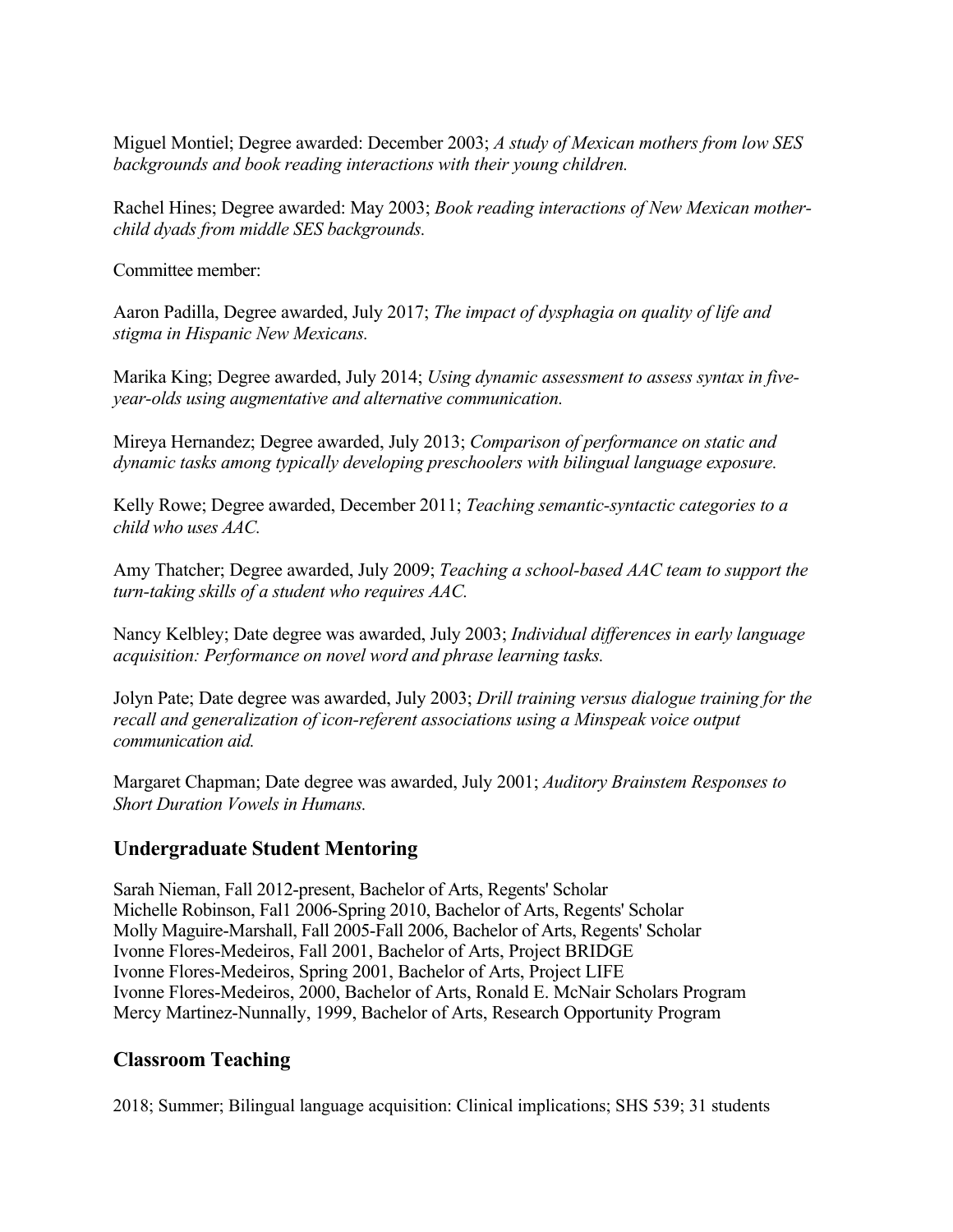2018; Spring; Multicultural considerations in communication; SHS 459; 66 students 2017; Summer; Bilingual language acquisition: Clinical implications; SHS 539; 25 students 2017; Spring; Multicultural considerations in communication; SHS 459; 50 students 2016; Summer; Bilingual language acquisition: Clinical implications; SHS 539; 28 students 2015; Summer; Bilingual language acquisition: Clinical implications; SHS 539; 17 students 2015; Spring; Multicultural considerations in communication; SHS 459; 41 students 2014; Fall; Reading and Writing in Research; SHS 506; 25 students 2014; Summer; Bilingual language acquisition: Clinical implications; SHS 539; 33 2013; Fall; Child language intervention; SHS 534; 31 students 2013; Summer; Bilingual language acquisition: Clinical implications; SHS 539; 18 students 2013; Spring; Multicultural Considerations in communication; SHS 459; 40 students 2012; Fall; Reading and writing in research; SHS 506; 23 students 2012; Summer; Bilingual language acquisition: Clinical implications; SHS 539; 19 students 2012; Spring; Multicultural considerations in communication; SHS 459; 36 students 2012; Spring; Preclinical Training; SHS 458; 39 students 2011; Fall; Reading and Writing in Research; SHS 506; 18 students 2011; Summer; Bilingual language acquisition: Clinical implications; SHS 539; 12 students 2011; Spring; Multicultural considerations in communication; SHS 459; 36 students 2011; Spring; Preclinical Training; SHS 458; 38 students 2010; Spring; Language Issues & Methods LD-CD-ELL; SPCD 545; 17 students 2010; Spring; Multicultural considerations in communication; SHS 459; 39 students 2010; Spring; Preclinical Training; SHS 458; 28 students 2009; Spring; Multicultural considerations in communication; SHS 459; 30 students 2008; Fall; Reading and Writing; SHS 506; 18 students 2008; Spring; Multicultural considerations in communication; SHS 459; 55 students 2007; Fall; Reading and Writing; SHS 506; 20 students 2007; Spring; Assessing Language in Children; SHS 533; 24 students 2006; Fall; Reading & writing; SHS 506; 13 students 2006; Spring; Reading & Writing; SHS 506; 26 students 2005; Fall; Independent study; SHS 451; 1 student 2003; Fall; Reading and writing in SHS; SHS 506; 33 students 2003; Fall; Masters thesis; SHS 599; 1 student 2003; Fall; Problems; SHS 551; 1 student 2002; Spring; Language intervention; SHS 534; 24 students 2002; Spring; Masters thesis; SHS 599; 1 student 2002; Summer; Masters thesis; SHS 599; 2 students 2002; Fall; Research; SHS 506; 21 students 2002; Fall; Masters thesis; SHS 599; 2 students 2001; Fall; Assessing language in children; SHS 533; 7 students 2001; Fall; Research Design; SHS 506; 29 students 2001; Spring; Language intervention; SHS 534; 16 students 2000; Fall; Research in Speech and Hearing; SHS 506; 32 students 2000; Fall; Assessing language in children; SHS 533; 8 students 2000; Summer; Language Development; SHS 430; 22 students 2000; Spring; Language Intervention; SHS 534; 18 students 2000; Spring; Phonetics; SHS 303; 43 students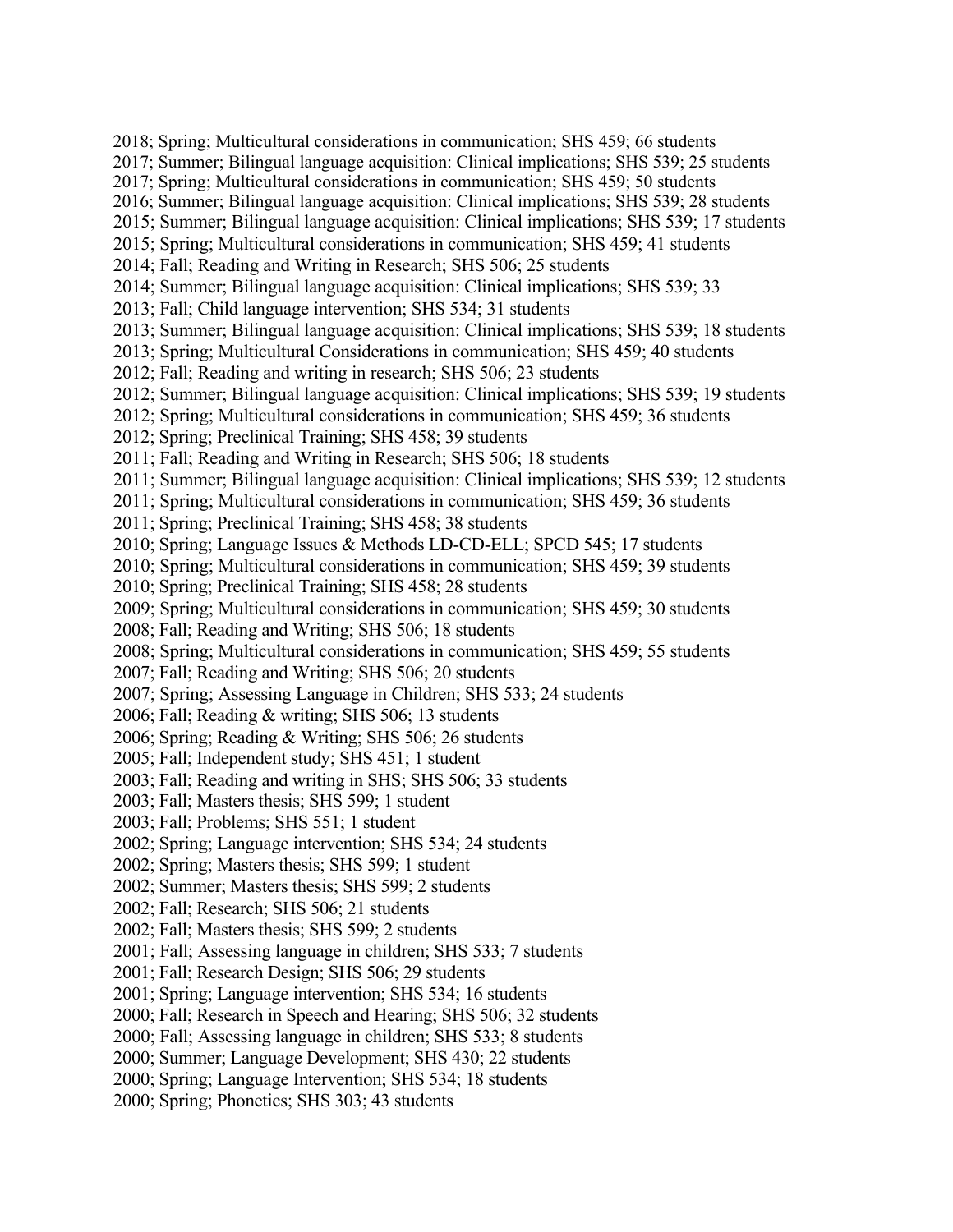1999; Fall; Language assessment; SHS 432; 21 students 1999; Fall; Assessing language in children; SHS 533; 6 students 1999; Spring; Language assessment; SHS 432; 21 students 1999; Spring; Language intervention; SHS 551; 15 students

## **Curriculum Development**

*Culturally and Linguistically Appropriate Speech-language Services for All Language Learners in New Mexico* (CLASS for ALL NM). Collaboration with New Mexico State University in the development of a bilingual speech-language pathology specialty-training program. CLASS for ALL NM includes academic and clinical requirements that parallel the Speech-Language Pathology Bilingual-Multicultural Endorsement for the New Mexico Regulation and Licensing Board Licensure. Curriculum/Program developed August 2013.

*Bilingual acquisition: Clinical implications*, SHS 539. Developed as an elective for SHS graduate students and a required course for SHS students participating in the CLASS for ALL NM personnel preparation training program. Spring 2012.

*Multicultural Considerations in Communication*, SHS 459. Spring 2008.

*Intervention: Child Language Disorders*, SHS 534. Developed in collaboration with colleague Janet L. Patterson; first offered (by Patterson) Fall 1998.

*Assessing Language in Children, SHS 533*. Developed in collaboration with colleague Janet L. Patterson. Fall 1998.

### **Service**

### **Government and Public Agencies**

Reviewer, Language and Communication Study Section, National Institutes of Health, Division of Biobehavioral and Behavioral Processes 2018

Reviewer, Language and Communication Study Section, National Institutes of Health, Division of Biobehavioral and Behavioral Processes 2015

Reviewer, Panel Chairperson, Child Care Research Scholars, Office of Planning, Research and Evaluation; FY2012 Early Care and Education Research Scholars: Child Care Research Scholars 2012

Reviewer, Panel Chairperson, Center for Early Care and Education Research: Dual Language Learners; Administration for Children and Families, Office of Planning, Research and Evaluation 2009

Reviewer, Head Start University Partnership, English-Language Learners 2007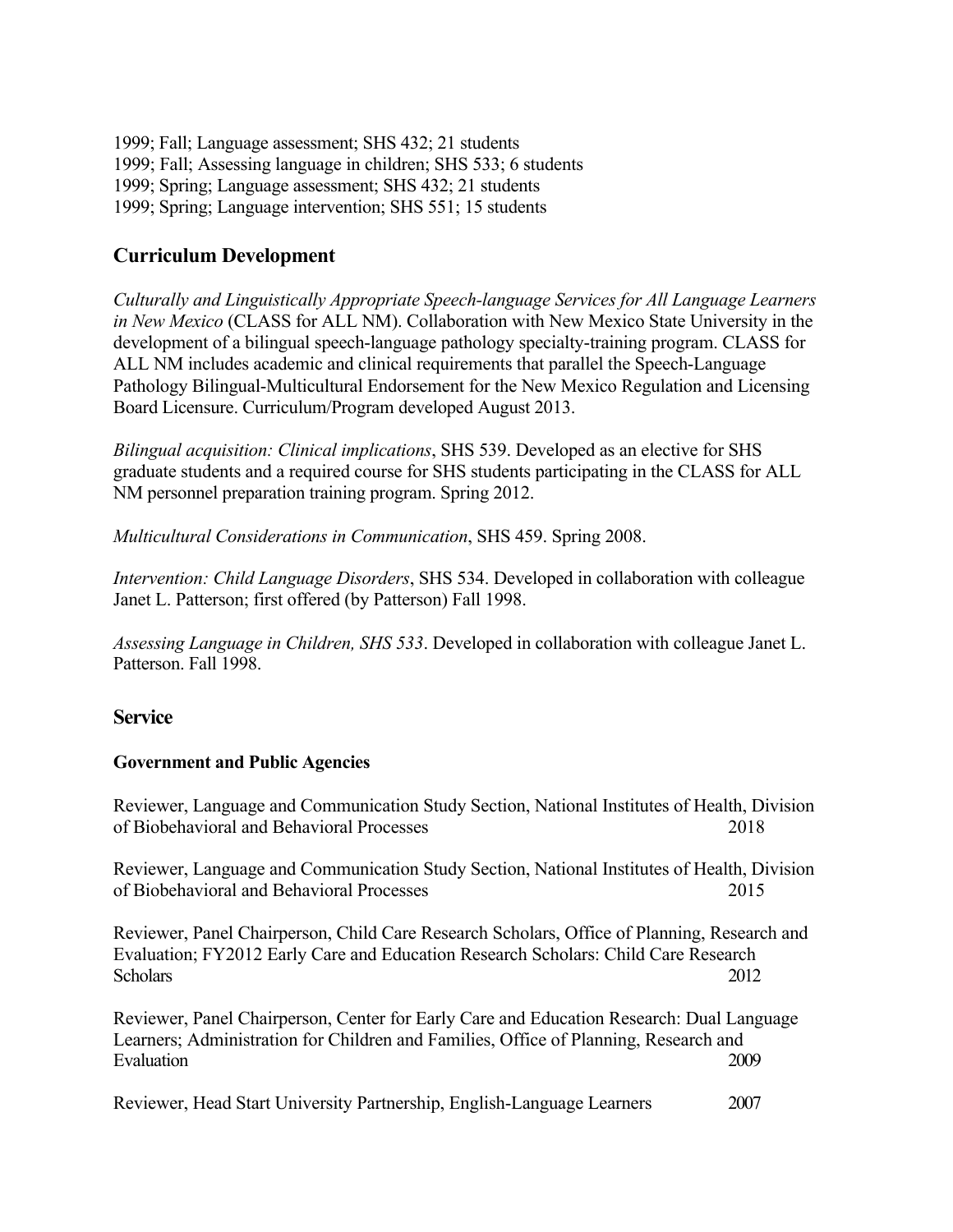| Curriculum Development and Enhancement for Head Start and Early<br>Head Start Programs (YF-0070)                                                                                                                            | 2005             |
|-----------------------------------------------------------------------------------------------------------------------------------------------------------------------------------------------------------------------------|------------------|
| <b>National Professional Organization</b>                                                                                                                                                                                   |                  |
| Member, American Speech-Language and Hearing Association, Ad Hoc Committee on<br>Recognition of Advanced Non-Clinical Practice.                                                                                             | 2018-19          |
| Board member, Committee on Clinical Certification for Speech-Language Pathology, American<br>Speech Language Hearing Association                                                                                            | 2018-2020        |
| Guest Editor, American Speech-Language and Hearing Association, Perspectives, Special Interest<br>Group 1 – Language Learning and Education: Part 4                                                                         | 2017             |
| Member, National Advisory Committee, Praxis SLP examination, Educational Testing Service                                                                                                                                    | 2016-            |
| Program Review Committee member, Interprofessional Education/Interprofessional Practice,<br>American Speech Language Hearing Association, Convention, Philadelphia, PA                                                      | 2016             |
| Program Review Committee member, Literacy Assessment and Intervention,<br>American Speech Language Hearing Association, Convention, Denver, CO                                                                              | 2015             |
| Program Review Committee member, Language in Infants, Toddlers, and Preschoolers,<br>American Speech Language Hearing Association, Convention, Orlando, FL                                                                  | 2013-2014        |
| Product Reviewer, Increasing Oral and Literate Language Skills of Children Living in Poverty,<br>American Speech Language and Hearing Association                                                                           | 2014             |
| Subject Matter Expert Reviewer, Cultural Competence, American Speech Language and Hearing<br><b>Association, Practice Portal</b>                                                                                            | 2013             |
| Grant Reviewer, American Speech Language and Hearing Association Foundation, Students<br>Preparing for Academic-Research Careers (SPARC) Award<br>2013, 2014                                                                | 2005,            |
| Grant Reviewer, American Speech Language and Hearing Association Foundation, Clinical<br>Research Grant, New Century Scholars Research Grant, New Investigators Research Grant, and<br><b>Speech Science Research Grant</b> | 2012, 2013, 2014 |
| Reviewer, Minority Student Leadership Program, Simulation at the American Speech-Language<br><b>Association Convention</b>                                                                                                  | 2011, 2013       |

Reviewer, National Head Start Office, Head Start University Partnership Research Grants:

Faculty Research Partner, Promoting the Next Generation of Researchers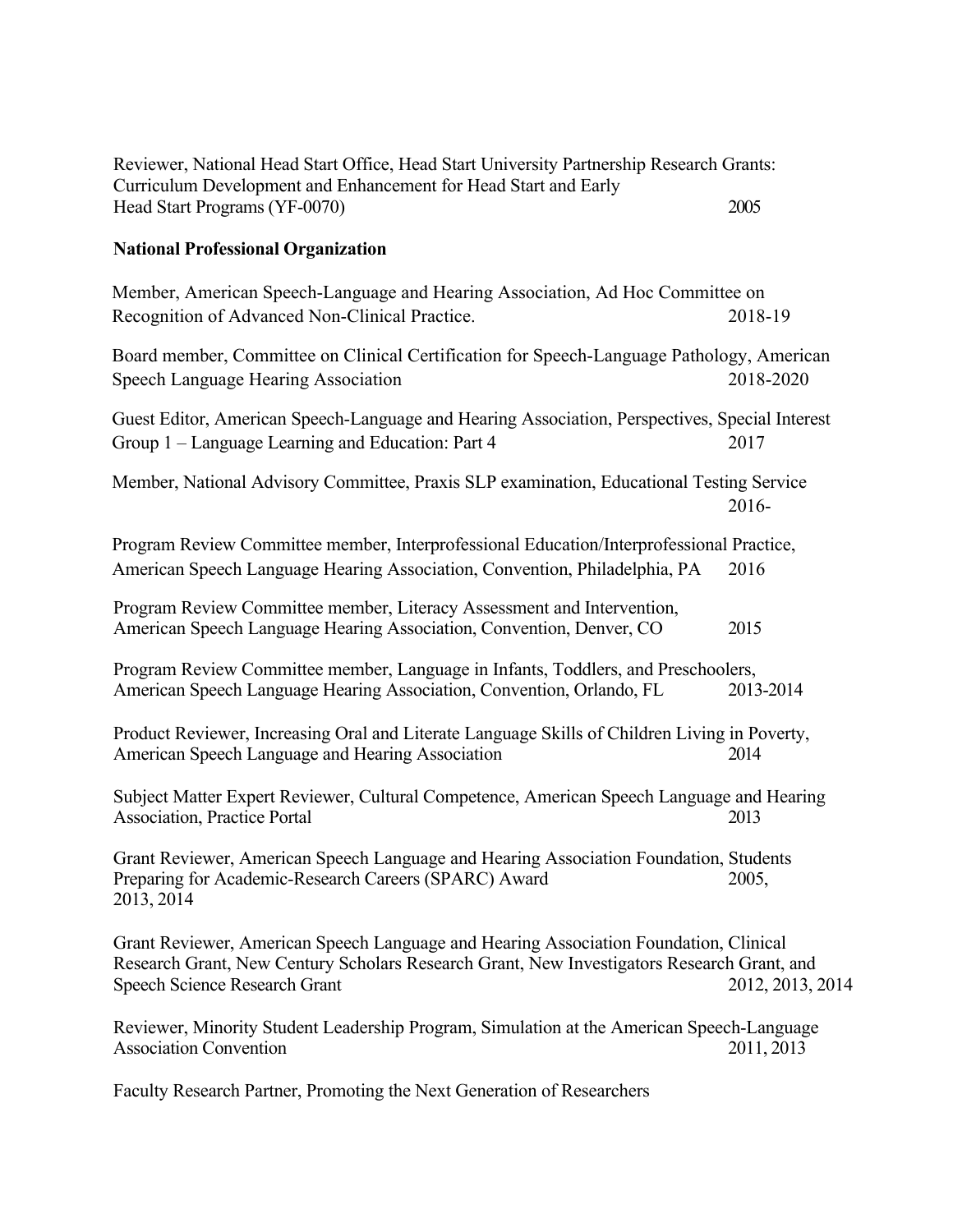| (PROGENY), American Speech-Language Hearing Association                                                                                                  | 2010, 2011, 2012 |
|----------------------------------------------------------------------------------------------------------------------------------------------------------|------------------|
| Reviewer, Advancing Academic Research Careers (AARC), American Speech-Language Hearing<br>Association                                                    | 2011             |
| Member, Hispanic Caucus Representative, Multicultural Issues Board, American Speech-Language<br><b>Hearing Association</b>                               | 2007-2011        |
| Program Committee member, ASHA Division 14, Research Conference                                                                                          | 2007             |
| Program Committee member, American Speech Language Hearing Association Convention,<br>Philadelphia, PA<br>2003                                           | 2002-            |
| <b>Editorial Service</b>                                                                                                                                 |                  |
| Reviewer, Early Childhood Education Journal                                                                                                              | 2017             |
| Guest Editor, ASHA Special Interest Group 1, Perspectives                                                                                                | 2017             |
| Associate Editor, American Journal of Speech-Language Pathology                                                                                          | 2010-2013        |
| Reviewer, Clinical Linguistics and Phonetics                                                                                                             | 2011             |
| Reviewer, Journal of Early Childhood Literacy                                                                                                            | 2009             |
| Editor, Perspectives on Communication Sciences and Disorders in Culturally and Linguistically<br>Diverse Populations, ASHA, Special Interest Division 14 | 2007-2010        |
| Reviewer, Perspectives on Communication Sciences and Disorders in Culturally and Linguistically<br>Diverse Populations                                   | 2005-2007        |
| Guest Associate Editor, American Journal of Speech Language Pathology                                                                                    | 2005; 2014       |
| Reviewer, Ethnicity and Disease                                                                                                                          | 2003             |
| Reviewer, American Journal of Speech Language Pathology                                                                                                  | 2002-            |
| Editorial Consultant, Contemporary Issues in Communication Sciences and<br>Disorders                                                                     | 2002-2003        |
| Reviewer, Language Speech and Hearing Services in the Schools                                                                                            | 2000-2013        |
| Reviewer, Journal of Speech-Language Hearing Research                                                                                                    | 2006; 2013       |

# **State Professional Organization**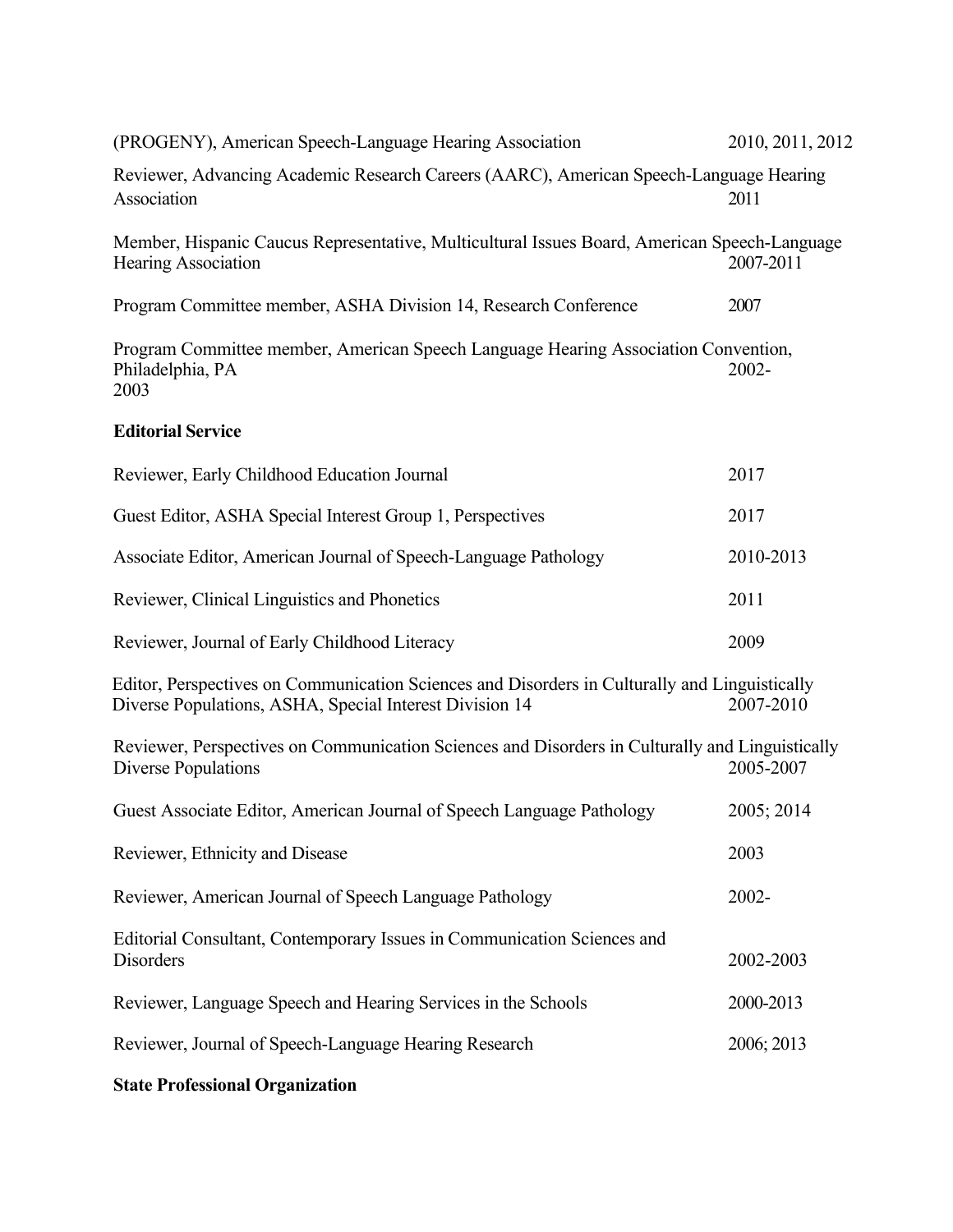| Convention Chair, New Mexico Speech-Language Hearing Association                                                                                          | 2000      |  |
|-----------------------------------------------------------------------------------------------------------------------------------------------------------|-----------|--|
| Vice President of Convention, New Mexico Speech-Language Hearing Association 1999-2000                                                                    |           |  |
| <b>University Service</b>                                                                                                                                 |           |  |
| Member, University of New Mexico, College of Arts and Sciences, Strategic Committee                                                                       | 2018      |  |
| Member, University of New Mexico, Department of Orthopedics, Physical Therapy Division,<br>Chief search committee                                         | 2018      |  |
| Member, University of New Mexico, Division of Equity and Inclusion Task Force, 2017                                                                       |           |  |
| Member, University of New Mexico, Office of the Vice President for Research, Main Campus -<br>Health Sciences Center Collaborations Working Group         | 2016      |  |
| Member, University of New Mexico, College of Education, Department of Educational Specialties,<br>Tenure and Promotion; Mid-Probationary Review Committee | 2015-16   |  |
| Member, University of New Mexico, Office of the President, Tuition Sharing Budget model<br>working group                                                  | 2015      |  |
| Member, University of New Mexico, Career Services Advisory Committee                                                                                      | 2013-2014 |  |
| Member, University of New Mexico, Government Relations Committee                                                                                          | $2013 -$  |  |
| Member, College of Arts and Sciences, Promotion and Tenure Committee                                                                                      | $2011 -$  |  |
| Member, Advisory Board, Project LEAD, College of Education                                                                                                | 2004      |  |
| Reviewer, Office of Graduate Studies, Minority Graduate Fellowship Selection<br>Committee                                                                 | 2001-2003 |  |
| <b>Department Service</b>                                                                                                                                 |           |  |
| Department Coordinator, ASHA, CAA accreditation                                                                                                           | 2011-2012 |  |
| Advisor, SHS Graduate student                                                                                                                             | 2000-2011 |  |
| Advisor, National Student Speech Language Hearing Association                                                                                             | 2009-2010 |  |
| Member, Undergraduate and Graduate Curriculum Committee                                                                                                   | 2006-2008 |  |
| Member, Department Administrator hiring committee                                                                                                         | 2007-2008 |  |